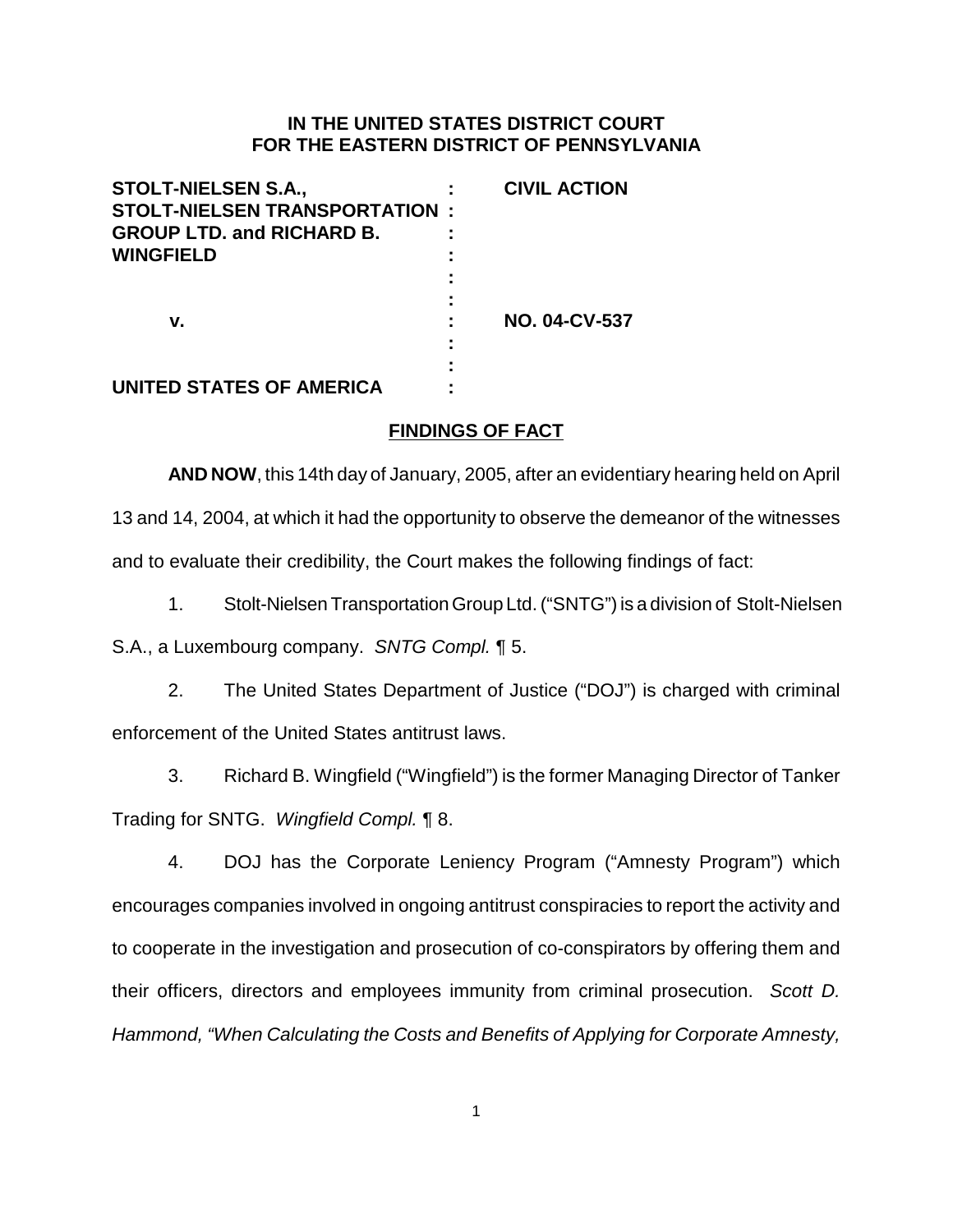How Do You Put a Price Tag on an Individual's Freedom?," Fifteenth Annual National Institute on White Collar Crime (Mar. 8, 2001) (SNTG's Pre-Hearing Brief, Ex. A).

5. The Amnesty Program was designed as an investigative tool to assist the Division in obtaining evidence to expose and prosecute members of a cartel or antitrust conspiracy. Scott D. Hammond, "When Calculating the Costs and Benefits of Applying for Corporate Amnesty, How Do You Put a Price Tag on an Individual's Freedom?," Fifteenth Annual National Institute on White Collar Crime (Mar. 8, 2001), at 2 (Exhibits Presented by Stolt-Nielsen During April 13-14 Hearing, Ex. 36 (Tab 29)).

6. Leniency under the Amnesty Program is only available to the first company to come forward. Scott D. Hammond, "When Calculating the Costs and Benefits of Applying for Corporate Amnesty, How Do You Put a Price Tag on an Individual's Freedom?," Fifteenth Annual National Institute on White Collar Crime (Mar. 8, 2001), at 2 (Exhibits Presented by Stolt-Nielsen During April 13-14 Hearing, Ex. 36 (Tab 29)).

7. In order to apply for the Amnesty Program, a reporting company must first obtain a "marker" to hold its place in line until the company completes its internal investigation into the potential anticompetitive activity. Tr. 4/13/04 at 115-16.

8. SNTG provides worldwide transportation of bulk liquid chemicals, edible oils, acids and other speciality liquids through a network involving intercontinental parcel tankers, coastal parcel tankers, river parcel tankers, tank containers, and terminal and rail services. SNTG Compl. 16.

9. Parcel tanker ships are deep-sea vessels with climate controlled compartments designed to transport multiple liquids for multiple customers at a time. SNTG Compl. ¶ 6.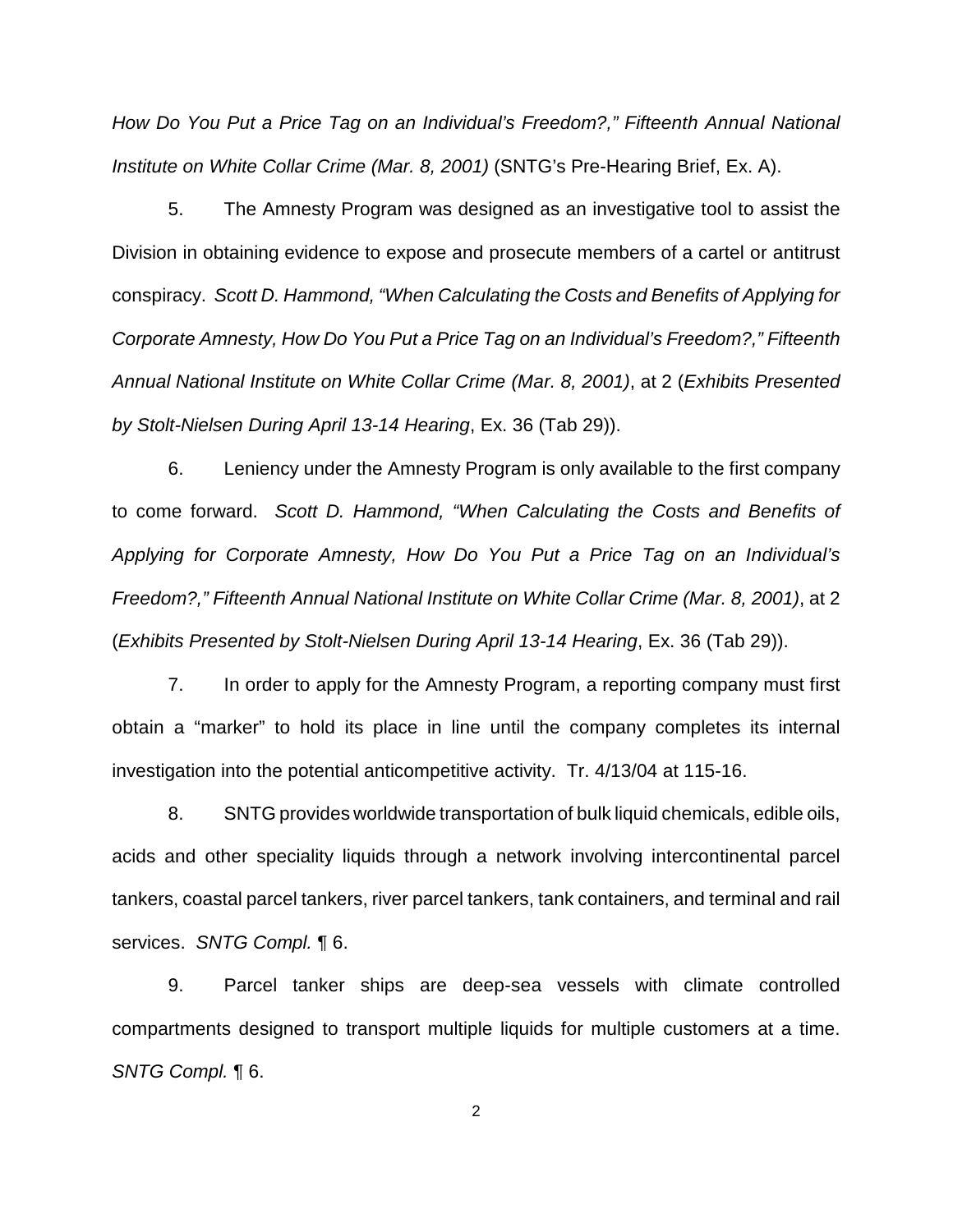10. Parcel tanker ship owners seek to ensure that the tankers are kept at full capacity and maintain a regular geographic rotation because an owner loses money when its ships are idle or empty. Tr. 4/13/04 at 109-10.

11. In the parcel tanker industry, one of the factors taken into consideration by a carrier in deciding to bid on a competitor's shipping lane is whether the carrier's successful bid on a competitor's route will result in the competitor's ability to use the newlycreated space on its vessels to compete for the carrier's own shipping lanes. Tr. 4/13/04 at 110-12, 126-28.

12. Taking into account the likely reactions of its competitors to a carrier's bidding on particular routes is a legal practice called conscious parallelism. Tr. 4/13/04 at 109-10, 154-55.

13. Competitors in the industry sometimes have legal joint ventures. Tr. 4/13/04 at 111, 128-29.

14. Odfjell Seachem AS ("Odfjell") and Jo Tankers B.V. ("Jo Tankers") are competitors of SNTG in the parcel tanker shipping industry. Tr. 4/13/04 at 155-58.

15. Beginning in August 1998 and continuing into 2002, SNTG had express agreements with Odfjell and Jo Tankers to allocate customers by not bidding on each other's selected shipping routes. Tr. 4/14/04 (a.m.) at 22-23.<sup>1</sup>

16. On November 22, 2002, John M. Nannes ("Nannes"), a former Deputy Assistant Attorney General in DOJ's Antitrust Division, then in private antitrust law practice, met with Samuel Cooperman ("Cooperman"), Chairman and CEO of SNTG, and other

<sup>&</sup>lt;sup>1</sup> The transcript of the April 14, 2004, hearing, is divided into an "a.m." and "p.m." session.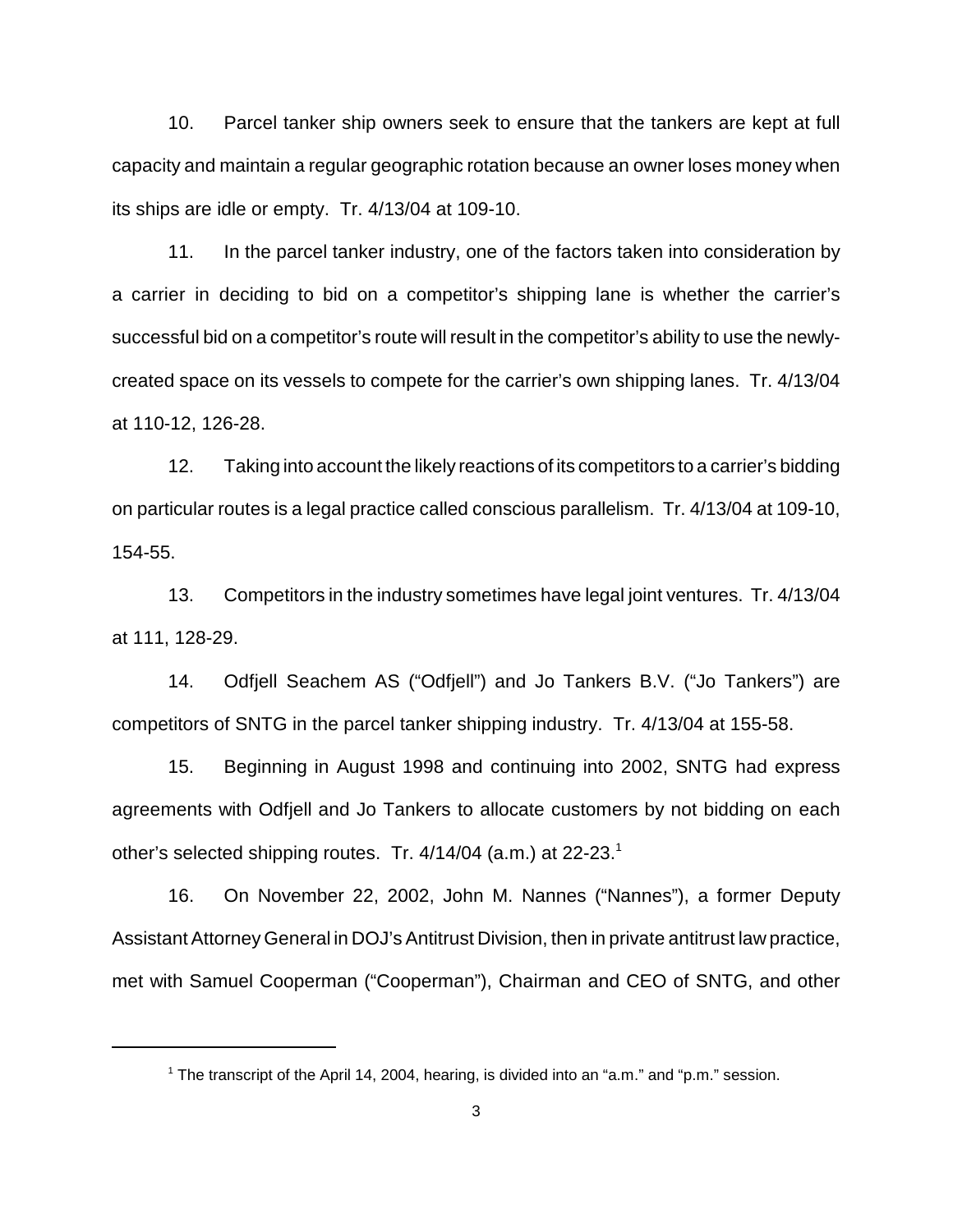SNTG officials. Tr. 4/13/04 at 105-06, 124-25.

17. During the meeting, Nannes learned that SNTG's former in-house counsel, Paul O'Brien, had raised antitrust concerns in a memorandum to Cooperman in early 2002. Tr. 4/13/04 at 113, 129-30.

18. Nannes learned that the basis for O'Brien's concerns was an internal fax dated April 10, 2001, discussing SNTG's alternative strategies in competing with Odfjell. Tr. 4/14/04 (a.m.) at 106-07.

19. Nannes believed that the fax was evidence of conscious parallelism, not of a Sherman Act violation. Tr. 4/13/04 at 163-64.

20. Cooperman told Nannes that as a result of O'Brien's warning, SNTG had revised and expanded its internal antitrust compliance program. Tr. 4/13/04 at 130-31.

21. Nannes reviewed DOJ's Amnesty Program with Cooperman and the others. Tr. 4/13/04 at 131.

22. Cooperman admitted to Nannes that an internal investigation would yield information providing a sufficient basis to seek amnesty. Tr. 4/13/04 at 131-32.

23. At the conclusion of the November 22, 2002, meeting, Nannes did not have enough information to determine whether SNTG had engaged in criminal conduct. Tr. 4/13/04 at 133-34.

24. Cooperman authorized Nannes to contact DOJ about participating in the Amnesty Program. Tr. 4/13/04 at 131.

25. On November 24, 2002, Nannes contacted Deputy Assistant Attorney General James A. Griffin ("Griffin") to inquire whether DOJ had opened an investigation into the parcel tanker industry and whether DOJ had given a marker. Tr. 4/13/04 at 133-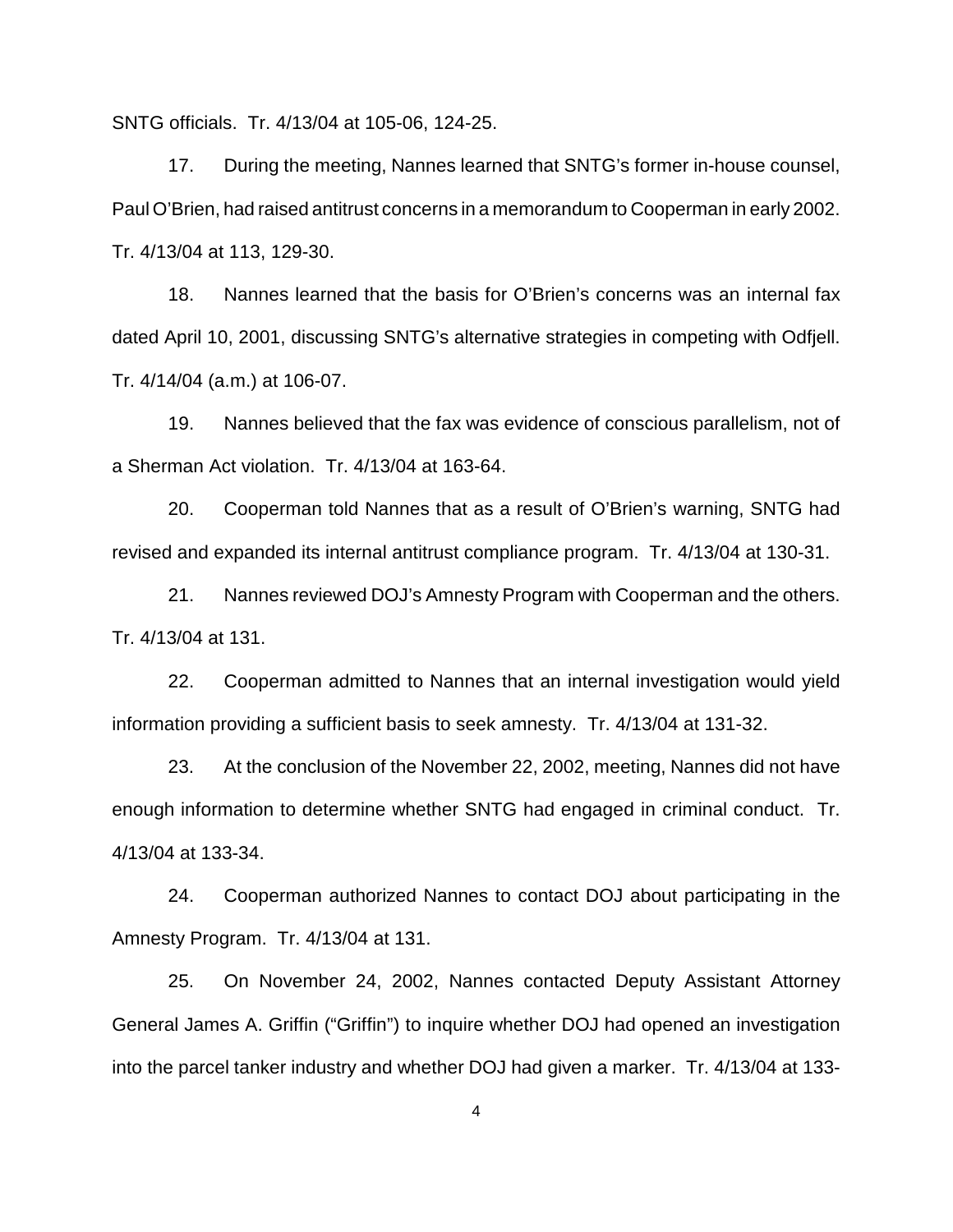34, 199-200.

26. Griffin informed Nannes that DOJ's Philadelphia office had opened an investigation of possible illegal activity within the parcel tanker industry that same day. Tr. 4/13/04 at 199-200.

27. Former colleagues Nannes and Griffin exchanged a series of exploratory telephone calls during which they shared vague pieces of information about possible collusive activity in the industry. Tr. 4/13/04 at 133-35.

28. SNTG was not mentioned by name during these exploratory conversations. Tr. 4/13/04 at 133-34.

29. Nannes concluded from his conversations with Griffin that DOJ had not yet granted leniency to anyone in the parcel tanker industry. Tr. 4/13/04 at 138.

30. During one of the conversations, Griffin told Nannes that he knew of a company that fired a lawyer who had brought to its attention an antitrust violation. Tr. 4/13/04 at 136-37, 201-203.

31. Griffin advised Nannes that if his client was that company, it could be an impediment to the company's admission into the Amnesty Program. Tr. 4/13/04 at 137-38, 203-04.

32. O'Brien's employment with SNTG ended in March 2002. Tr. 4/13/04 at 129- 30.

33. O'Brien later instituted a wrongful termination lawsuit against SNTG in Connecticut state court. O'Brien v. Stolt-Nielsen Transp. Group Ltd., et al., No. 02- 0190051-S (Conn. Super. Ct., filed June 18, 2002) (Exhibits Presented by Stolt-Nielsen During April 13-14 Hearing, Ex. 54 (Tab 47)).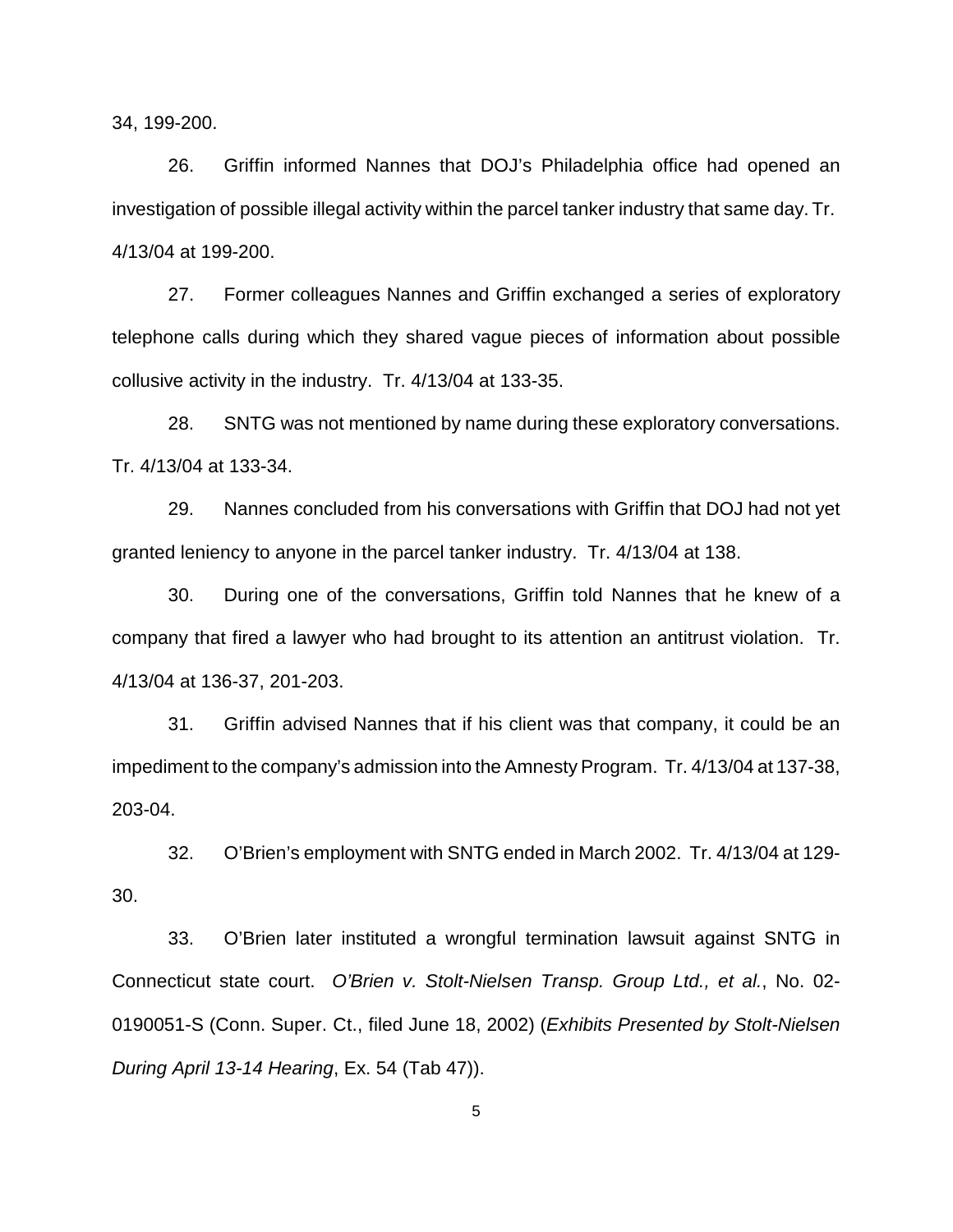34. Nannes arranged a meeting with DOJ to address and resolve Griffin's concern with O'Brien's termination. Tr. 4/13/04 at 138-39.

35. At the meeting with Griffin and other DOJ attorneys held on December 4, 2002, Nannes was warned that if O'Brien had been fired for exposing actual antitrust violations, SNTG would not be eligible for the Amnesty Program. Tr. 4/13/04 at 203-05.

36. DOJ's investigation into the parcel tanker industry was precipitated by a Wall Street Journal article. Tr. 4/13/04 at 197-98.

37. Nannes explained to Griffin that because SNTG had heeded O'Brien's warnings by implementing remedial steps to enhance its internal antitrust compliance program, the circumstances of his departure from SNTG were irrelevant. Tr. 4/13/04 at 140-41; Tr. 4/14/04 (a.m.) at 36-37.

38. At the conclusion of the December 4 meeting, Griffin advised Nannes that SNTG would not be eligible for the Amnesty Program if the "evidence of withdrawal turned out to be . . . 'a head fake.'" Tr. 4/13/04 at 204.

39. Although he asserted during the meeting that SNTG had taken remedial steps to cease the activity in question, Nannes did not represent that SNTG's participation in the illegal activity ceased as of March 2002. Tr. 4/13/04 at 145-47; Tr. 4/14/04 (a.m.) 19-20, 75-76, 85-86, 92-94; Tr. 4/14/04 (p.m.) at 4-5.

40. As of December 4, 2002, Nannes still could not confirm whether SNTG had engaged in any illegal anticompetitive conduct. Tr. 4/13/04 at 146-47; Tr. 4/14/04 (a.m.) at 42, 87-88; Tr. 4/14/04 (p.m.) at 4-5.

41. After the meeting, DOJ conducted its own investigation before deciding whether to consider accepting SNTG into the Amnesty Program. Tr. 4/13/04 at 148-49.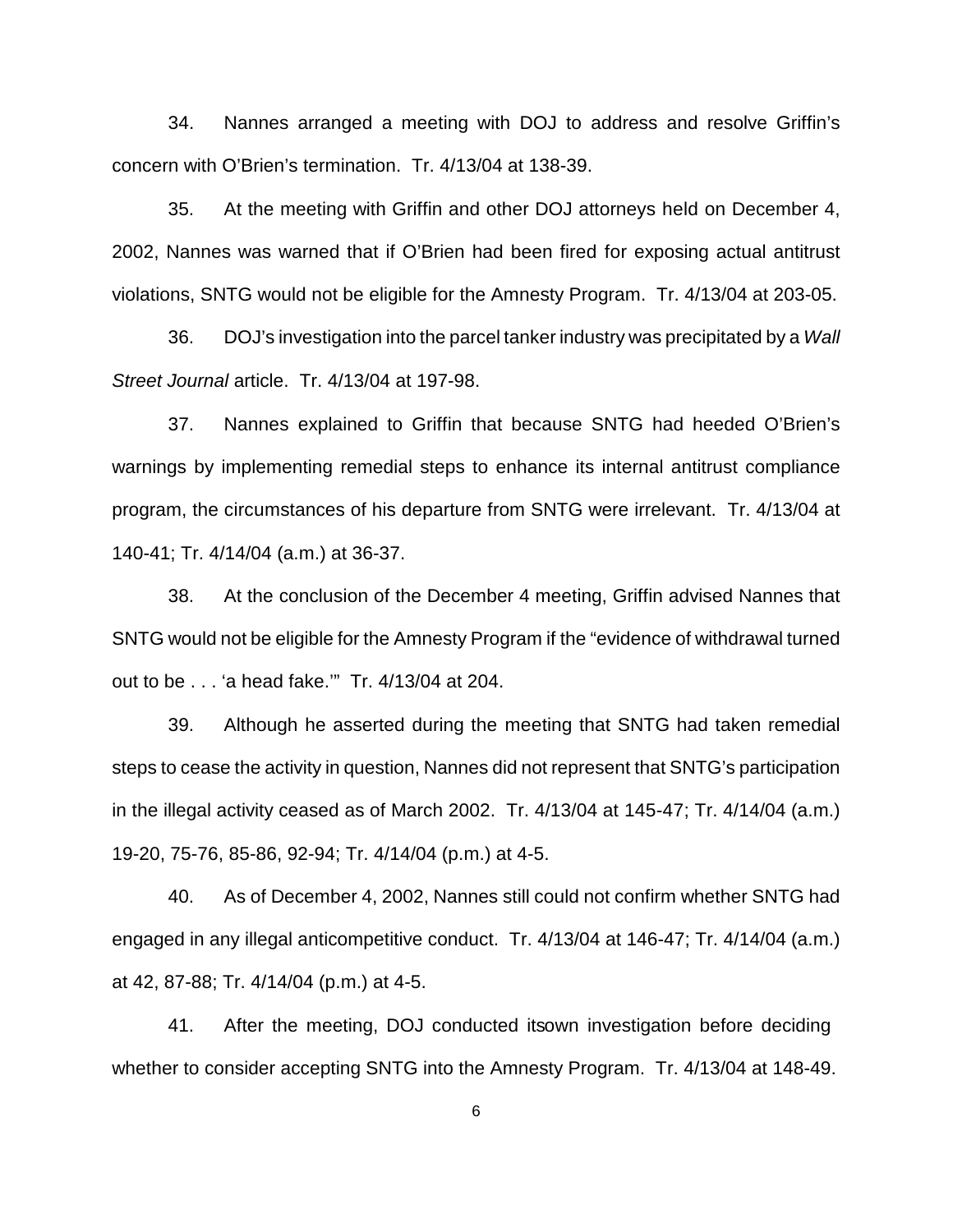42. On December 17, 2002, SNTG was given a "marker," establishing first place in line for the Amnesty Program. Tr. 4/13/04 at 149-50.

43. Upon receiving the marker, Nannes commenced his internal investigation. Tr. 4/13/04 at 152-54.

44. At DOJ's request to avoid leaks which might compromise the European Union's investigation into similar activity, Nannes kept the investigation confidential. Tr. 4/13/04 at 153; Tr. 4/14/04 (p.m.) at 31-32.

45. Nannes initially had difficulty discerning the differences between legal conscious parallelism and illegal anticompetitive conduct in SNTG's practices. Tr. 4/13/04 at 154-55.

46. During his internal investigation, Nannes met with Richard Wingfield who gave Nannes his personal journal entries and three customer lists which had been shared by SNTG and its co-conspirators. Tr. 4/13/04 at 155-61; Tr. 4/14/04 at 25-27 (a.m).

a. The list dated August 27, 1998, was a listing of SNTG's contracts arranged according to geographic trading lanes. Tr. 4/13/04 at 156-58; Exhibits Presented by Stolt-Nielsen During April 13-14, 2004 Hearing, Ex. 11.

b. The list dated August 31, 1998, was a partial list prepared by Odfjell of its customers. Tr. 4/13/04 at 156-58; Exhibits Presented by Stolt-Nielsen During April 13-14, 2004 Hearing, Ex. 10.

c. The list dated April 26, 2001, was a comprehensive list of both SNTG and Odfjell customers. Tr. 4/13/04 at 156-58; Exhibits Presented by Stolt-Nielsen During April 13-14, 2004 Hearing, Ex. 12.

47. Wingfield later supplied Nannes with a fourth list that proved that SNTG and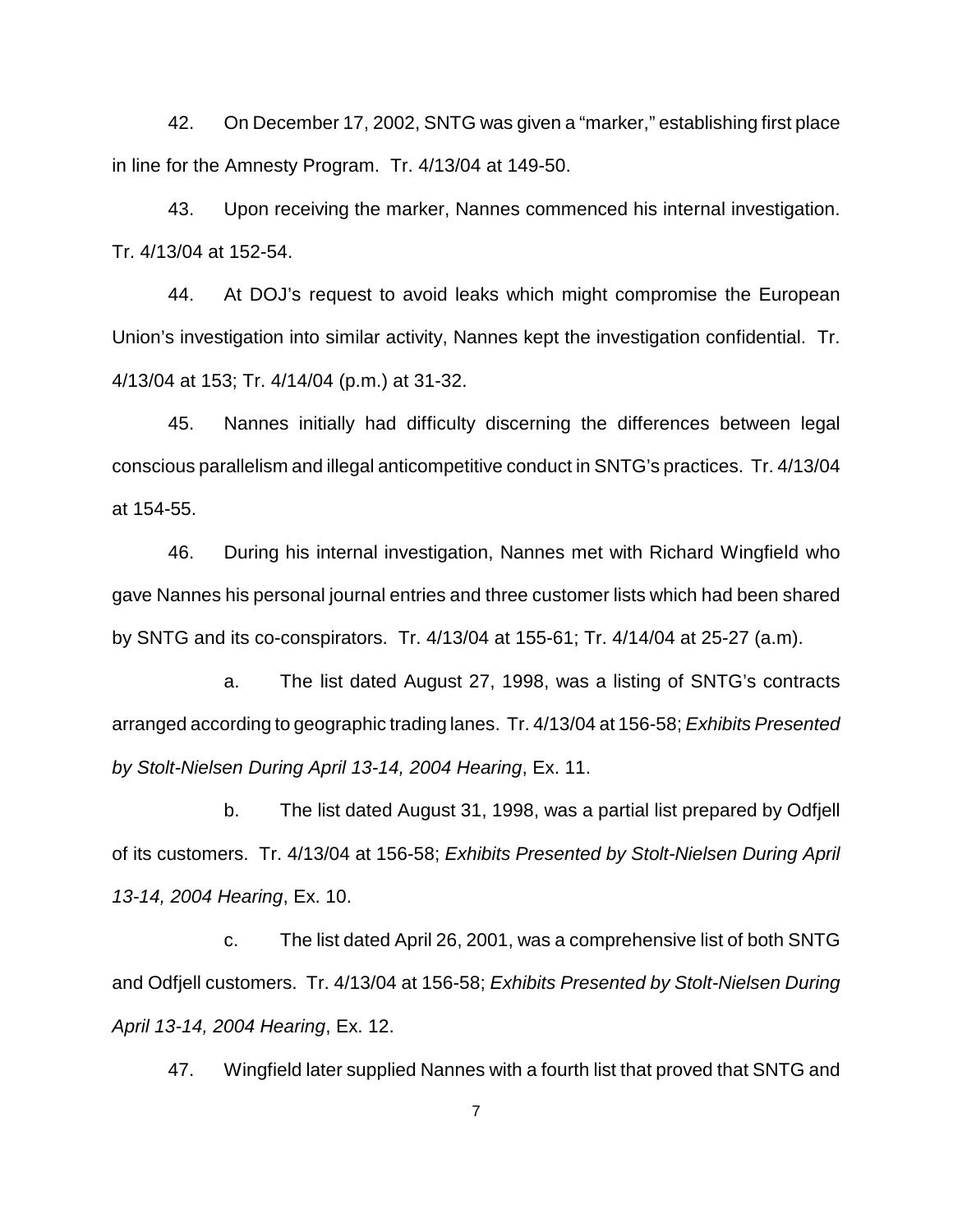its conspirators allocated customers. Tr. 4/13/04 at 159-62; Exhibits Presented by Stolt-Nielsen During April 13-14, 2004 Hearing, Ex. 13.

48. Nannes concluded that SNTG and its co-conspirators, by exchanging customer lists, had agreed to divide customers, an arrangement that constituted a per se unlawful agreement. Tr. 4/13/04 at 156-61.

49. Nannes wanted to expedite the official proffer so he could secure immunity for SNTG. Tr. 4/13/04 at 162, 164.

50. During the proffer on January 8, 2003, Nannes revealed that for several years SNTG had express agreements with its competitors to divide customers using allocation lists negotiated and agreed upon by the companies. Tr. 4/13/04 at 164-66.

51. At the proffer, no one represented and no one inquired when specifically the anticompetitive arrangement among SNTG and its conspirators had ceased. Tr. 4/13/04 at 170-71.

52. DOJ does not require that a proffer include the precise starting and ending dates of a reported conspiracy. Tr. 4/14/04 (p.m.) at 61.

53. In deciding whether to grant immunity, Griffin relied on Nannes' representation that O'Brien's complaint allegations were not true and Nannes' assertion that SNTG had in fact taken steps to strengthen its antitrust compliance policy. Tr. 4/13/04 at 207-08.

54. On January 14, 2003, Griffin sent Nannes DOJ's model corporate leniency letter. Tr. 4/13/04 at 172.

55. At Nannes' suggestion, the model letter was clarified to cover all SNTG subsidiaries, affiliates and former employees. Tr. 4/13/04 at 174-75.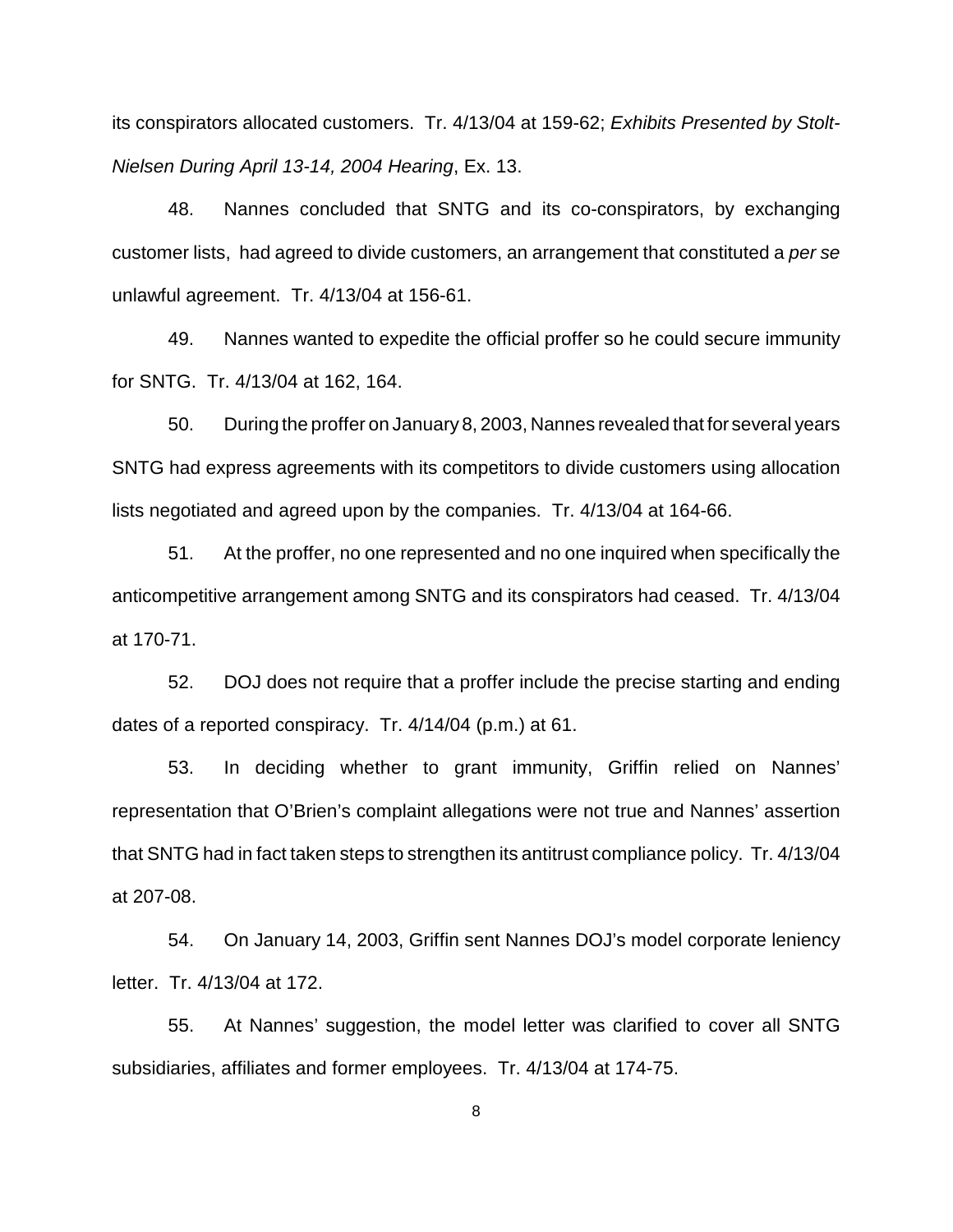56. The letter agreement was executed on January 15, 2003. Tr. 4/13/04 at 173.

57. In the letter, SNTG represented that it "took prompt and effective action to terminate its part in the anticompetitive activity being reported upon discovery of the activity," that it did not coerce any other party to participate in the activity, and was not the leader or originator of the activity. SNTG Compl., Ex. 1 ¶ 1.

58. DOJ does not require that an amnesty applicant meet the formal legal requirements of withdrawal to satisfy the prompt and effective action requirement. Tr. 4/13/04 at 192-93.

59. The agreement does not define "prompt and effective."

60. The agreement does not specify a date of discovery. Tr. 4/13/04 at 209.

61. DOJ can specify and has specified in the past the date of discovery in the agreement. Tr. 4/14/04 (p.m.) at 14.

62. DOJ agreed not to prosecute SNTG for any act or offense in connection with the reported anticompetitive activity it may have committed prior to the date of the letter, January 15, 2003. SNTG Compl., Ex. 1 ¶ 3.

63. The anticompetitive activity reported was the "possible collusion or other conduct violative of Section 1 of the Sherman Act" in the parcel tanker industry involving transportation to and from the United States. SNTG Compl., Ex. 1 at 1, ¶ 1.

64. SNTG agreed to provide "full, continuing and complete cooperation" with respect to the facts relating to the activity; to provide all documents requested by DOJ; to secure the cooperation of its directors, officers and employees, including facilitating their appearing for interviews or testimony; to verify their completeness and truthfulness of the information provided by them; to take steps to insure that no one attempts to falsely protect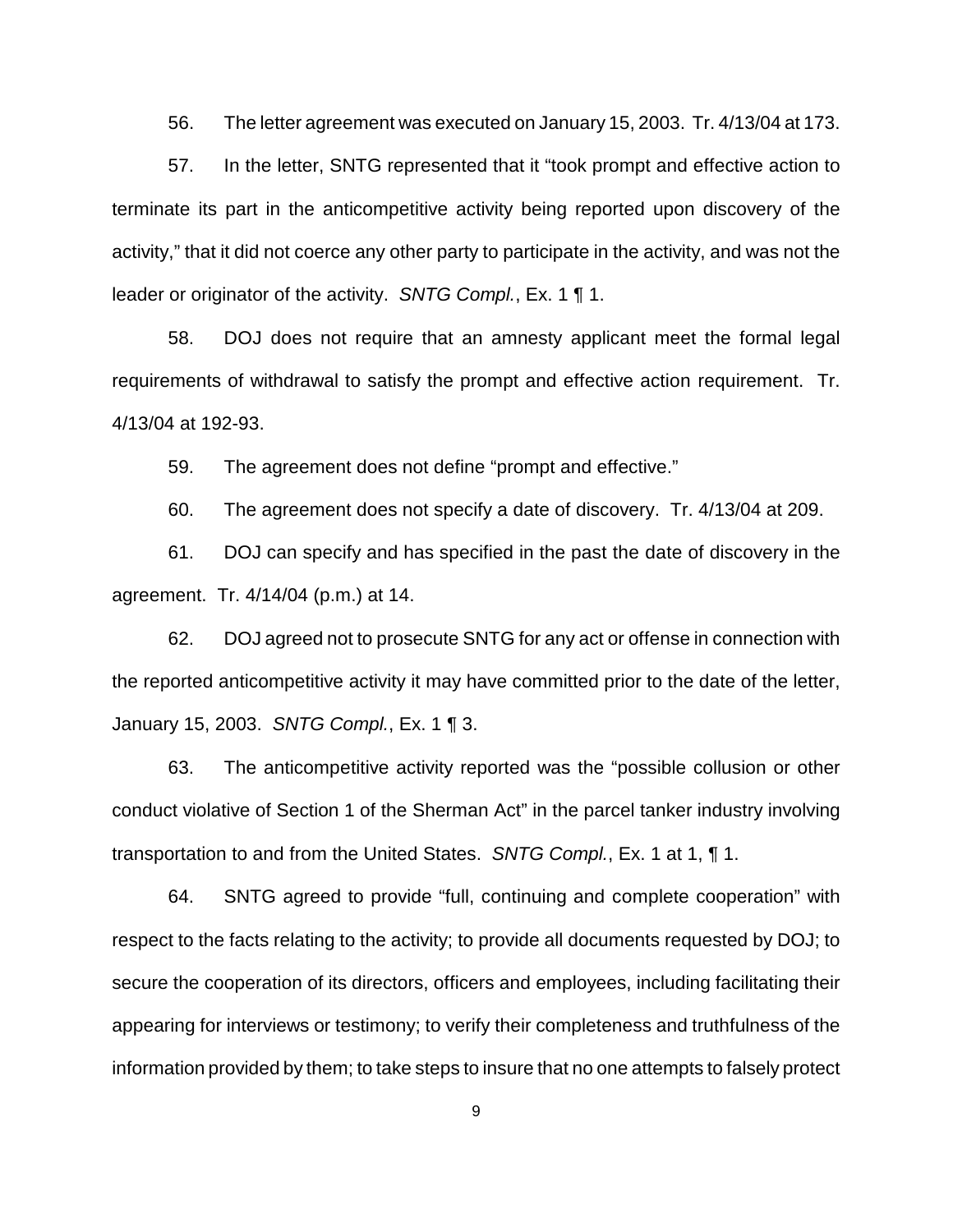or falsely implicate any person or entity; and to make restitution to any person or entity injured as a result of the activity in which SNTG participated. SNTG Compl., Ex. 1 ¶ 2.

65. DOJ agreed to extend the immunity protection to any director, officer or employee who cooperated in DOJ's investigation. SNTG Compl., Ex. 1 ¶ 4.

66. An employee's failure to cooperate is not imputed to SNTG because SNTG's corporate obligations are distinct from those of its individual current and former directors, officers and employees. Tr. 4/14/04 (a.m.) at 83; SNTG Compl., Ex. 1 ¶ 4.

67. The agreement included a provision that DOJ reserved the right to declare the agreement void and to revoke the "conditional acceptance" of SNTG into the Amnesty Program if it determined SNTG had violated the agreement. SNTG Compl., Ex. 1 ¶ 3.

68. In the event the agreement was revoked, DOJ could criminally prosecute SNTG and use any statements or information provided by SNTG against it. SNTG Compl., Ex. 1 ¶ 3.

69. The agreement contains a standard integration clause, providing that the agreement supersedes any and all prior oral or written understandings which may have existed between the parties. SNTG Compl., Ex. 1 ¶ 5.

70. After the execution of the agreement, SNTG turned over voluminous incriminating documents to DO and produced employees who revealed how the parcel tanker industry operated and how the customer lists were exchanged among the conspirators for the purpose of allocating customers and shipping lanes. Tr. 4/14/04 (a.m.) at 7-11.

71. DOJ did not request an interview with Wingfield. Tr. 4/14/04 (a.m.) at 14-15, 116.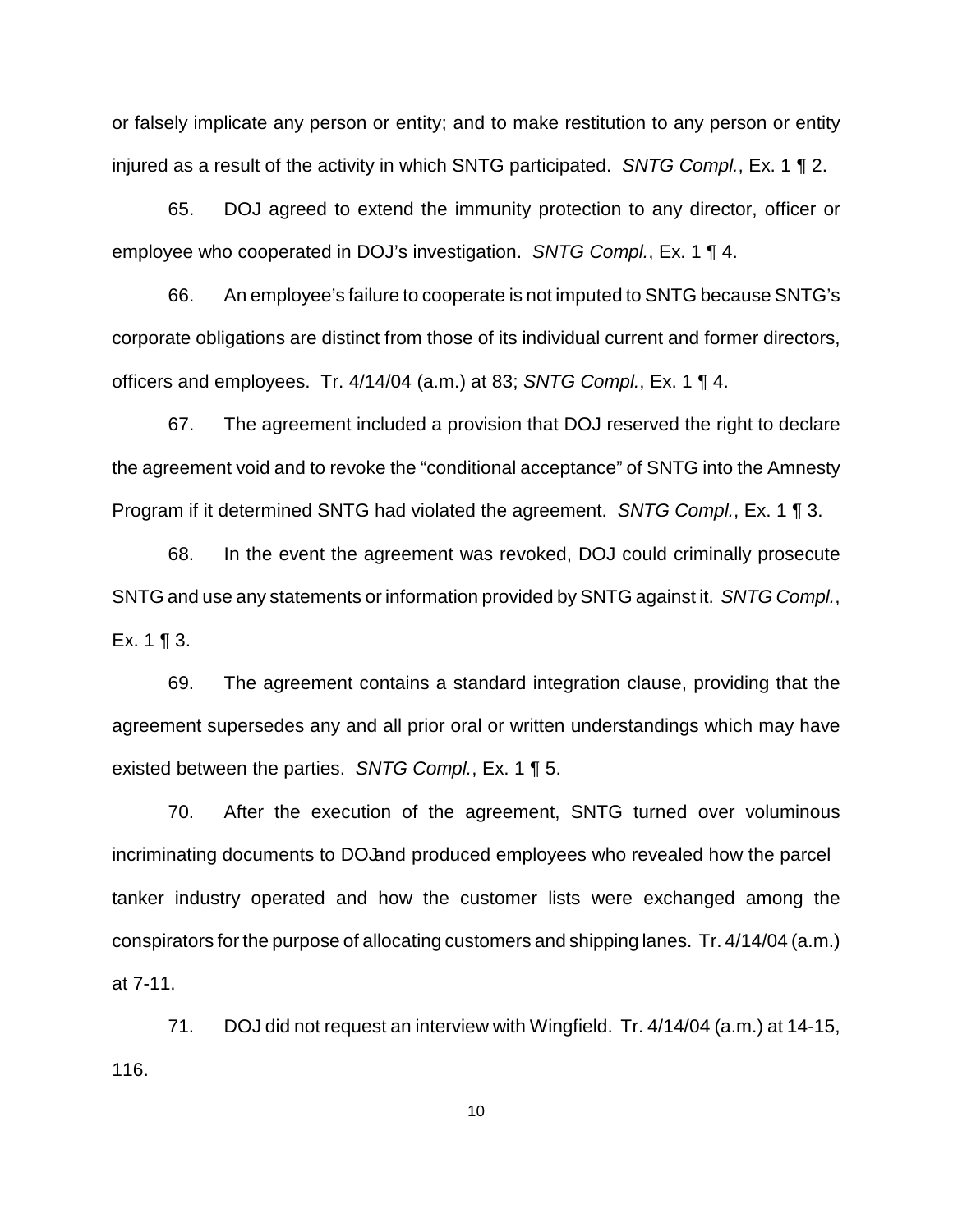72. In response to DOJ's requests, SNTG produced approximately 25,000 pages of documents to the Division. Tr. 4/14/03 (a.m.) at 15-18.

73. Using SNTG's information, DO charged Odfiell with participating in a conspiracy to allocate customers, fix prices and rig bids from August 1998 through November 2002. United States v. Odfjell Seachem AS, No. 03-CR-654 (E.D. Pa., Criminal Information, Sept. 29, 2003) (Exhibits Presented by Stolt-Nielsen During April 13-14, 2004 Hearing, Ex. 22).

74. DOJ later charged Jo Tankers with participating in the same conspiracy to allocate customers, fix prices and rig bids from August 1998 through November 2002. United States v. Jo Tankers, B.V., No. 04-CR-221 (E.D. Pa., Criminal Information, Apr. 19, 2004), available at http://www.usdoj.gov/atr/cases/f203500/203589.htm.

75. Odfiell pled guilty and was fined \$42.5 million. Press Release, Department of Justice, Norwegian Shipping Co. and Two Executives Agree to Plead Guilty in International Parcel Tanker Shipping Investigation (Sept. 29, 2003), at 1 (Stolt-Nielsen's Proposed Findings of Fact, Ex. 4).

76. Jo Tankers pled guilty and paid a fine of \$19.5 million. Press Release, Department of Justice, Dutch Shipping Company Agrees to Plead Guilty in International Parcel Tanker Shipping Investigation (Apr. 19, 2004), at 1 (Stolt-Nielsen's Proposed Findings of Fact, Ex. 5).

77. DOJ prosecuted and obtained guilty pleas from several executives of Odfjell and Jo Tankers.

78. The chairman of Odfjell, Bjorn Sjaastad, was sentenced to four months imprisonment and fined \$250,000. United States v. Bjorn Sjaastad, No. 03-CR-652 (E.D.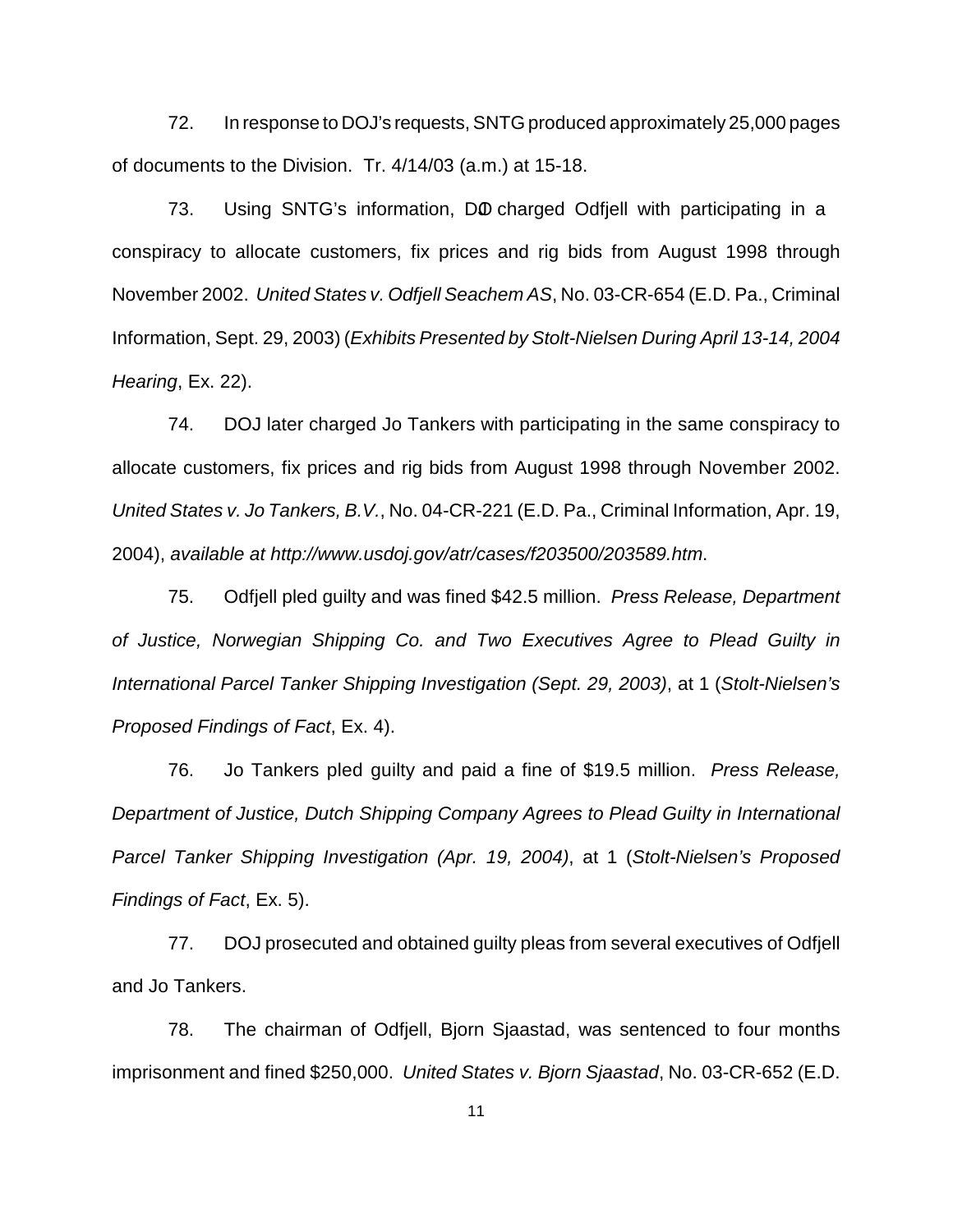Pa., Judgment Entered Oct. 22, 2003) (Stolt-Nielsen's Proposed Findings of Fact, Ex. 2). Odfjell Vice-President Eric Nilsen received three months prison sentence and was fined \$25,000. United States v. Erik Nilsen, No. 03-CR-653 (E.D. Pa., Judgment Entered Oct. 22, 2003) (Stolt-Nielsen's Proposed Findings of Fact, Ex. 3). Hendrikus van Westenbrugge, a former co-managing director of Jo Tankers, was sentenced to three months imprisonment and fined \$75,000.00. United States v. Hendrikus van Westenbrugge, No. 03-CR-806 (E.D. Pa., Judgment Entered Jan. 7, 2004) (Stolt-Nielsen's Proposed Findings of Fact, Ex. 1).

79. DOJ acknowledges that the prosecutions as a result of SNTG's cooperation were successful. Tr. 4/13/04 at 186.

80. On April 8, 2003, DOJ suspended SNTG's participation in the Amnesty Program because DOJ claimed that SNTG did not cease its part in the illegal activity in March 2002, but that the illegal activity continued until the second half of 2002. Letter from Connolly to Nannes, Apr. 8, 2003 (Exhibits Presented by Stolt-Nielsen During April 13-14, 2004 Hearing, Ex. 21).

81. Neither Nannes nor anyone else represented thatSNTG's participation in the illegal activity had ended in March 2002. Tr. 4/13/04 at 207; Tr. 4/14/04 (a.m.) at 19-20, 75-76, 85-86, 92-94.

82. The date "March 2002" does not appear in the agreement. Tr. 4/14/04 (p.m.) at 14.

83. The suspension letter suspended SNTG's voluntary document production but included a subpoena duces tecum for SNTG documents. Letter from Connolly to Nannes,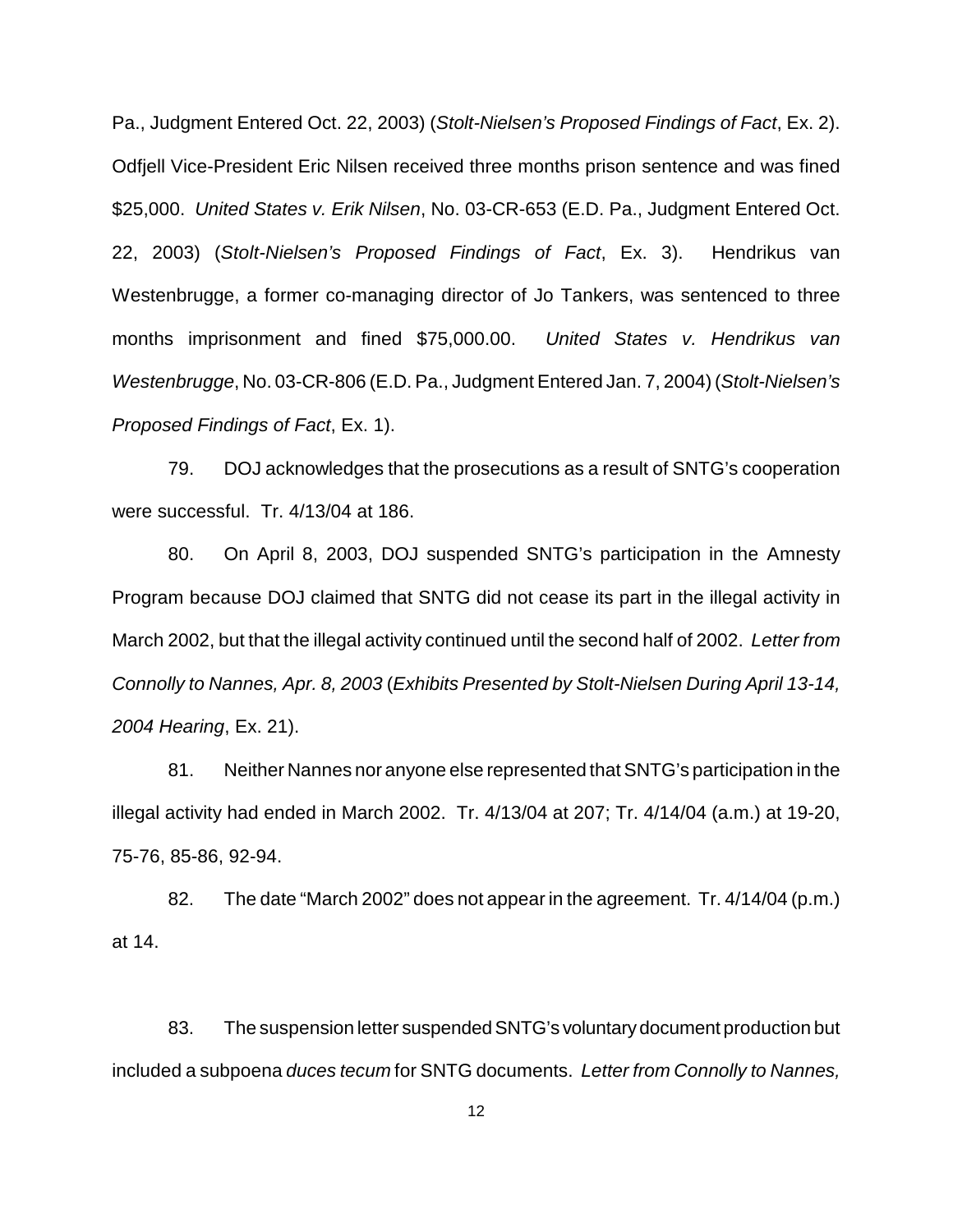Apr. 8, 2003 (Exhibits Presented by Stolt-Nielsen During April 13-14, 2004 Hearing, Ex. 21).

84. DOJ canceled a previously scheduled interview with an SNTG employee and recommended that SNTG employees obtain private counsel because they were now subject to criminal jeopardy. Tr. 4/14/04 (p.m.) at 36-38.

85. After April 8, 2003, DOJ conducted interviews of SNTG employees outside the presence of SNTG counsel and SNTG was not informed as to the status of DOJ's investigation. Tr. 4/14/04 (p.m.) at 36-38.

86. On June 24, 2003, Wingfield was arrested and charged with having violated the Sherman Act, 15 U.S.C. § 1, for his involvement in the conspiracy between March 2001 and October 2002. SNTG Compl., Ex. 5.

87. On March 2, 2004, Griffin notified SNTG that DOJ was voiding the agreement and revoking amnesty because SNTG had falsely represented that "SNTG's in-house counsel learned of possible illegal activity by no later than February 2002 and, by March 2002, SNTG had taken prompt and effective action to terminate its part in the activity," and that in fact SNTG had continued its participation in the conspiracy until November 2002. Letter from Griffin to Gidley, Mar. 2, 2004, at 2 (Exhibits Presented by Stolt-Nielsen During April 13-14, 2004 Hearing, Ex. 43 (Tab 36)).

88. DOJ asserted that SNTG had failed to cooperate and meet its obligations under the agreement by falsely representing the true duration of its participation in the illegal activity and failing to fully disclose the involvement in the illegal activity of some of SNTG's senior executives. Letter from Griffin to Gidley, Mar. 2, 2004, at 2 (Exhibits Presented by Stolt-Nielsen During April 13-14, 2004 Hearing, Ex. 43 (Tab 36)).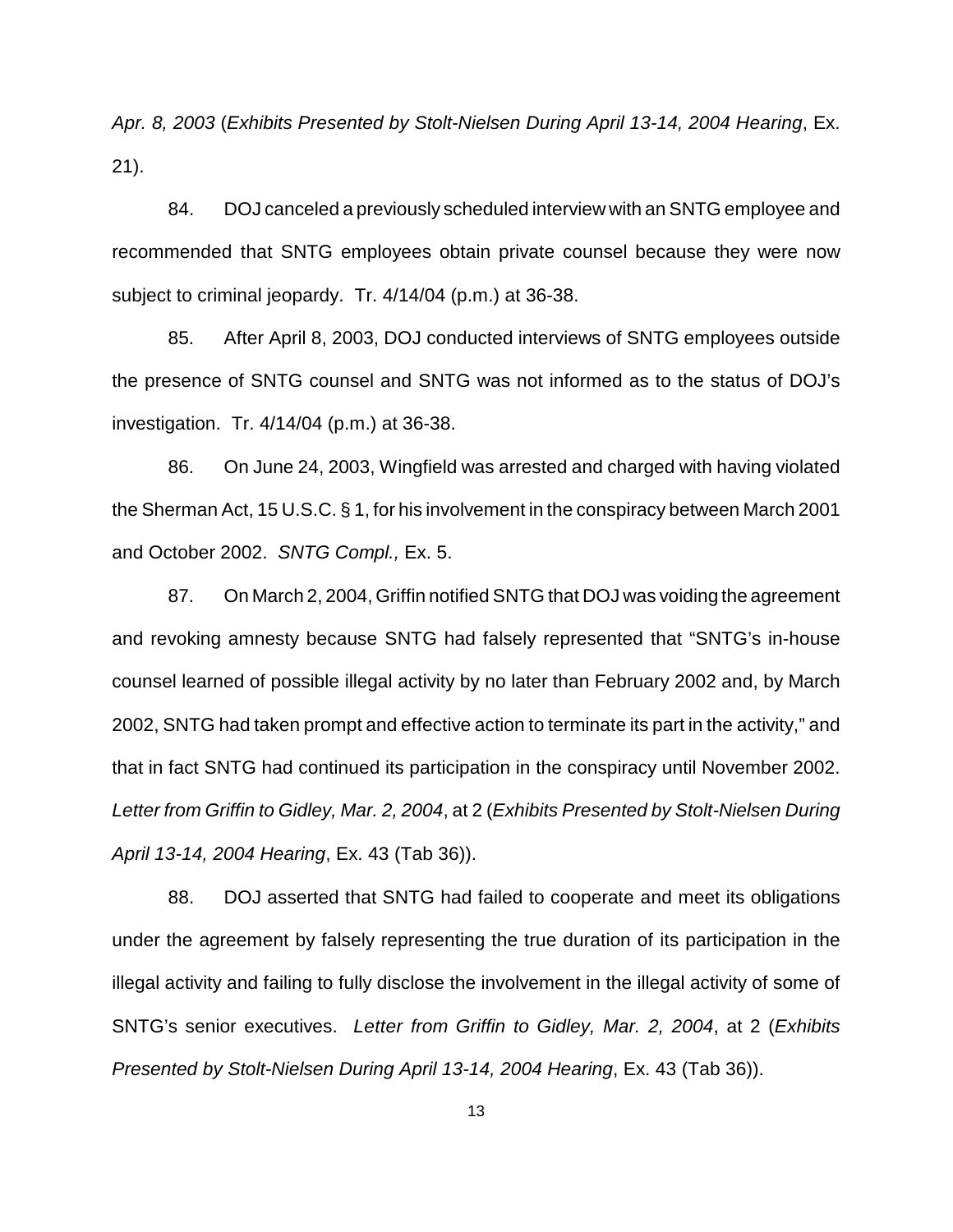89. DOJ has stated its intention to indict SNTG for its participation in the conspiracy. Letter from Griffin to Gidley, Mar. 2, 2004, at 3 (Exhibits Presented by Stolt-Nielsen During April 13-14, 2004 Hearing, Ex. 43 (Tab 36)).

> $\sqrt{\text{s}}/\text{c}$ TIMOTHY J. SAVAGE, J.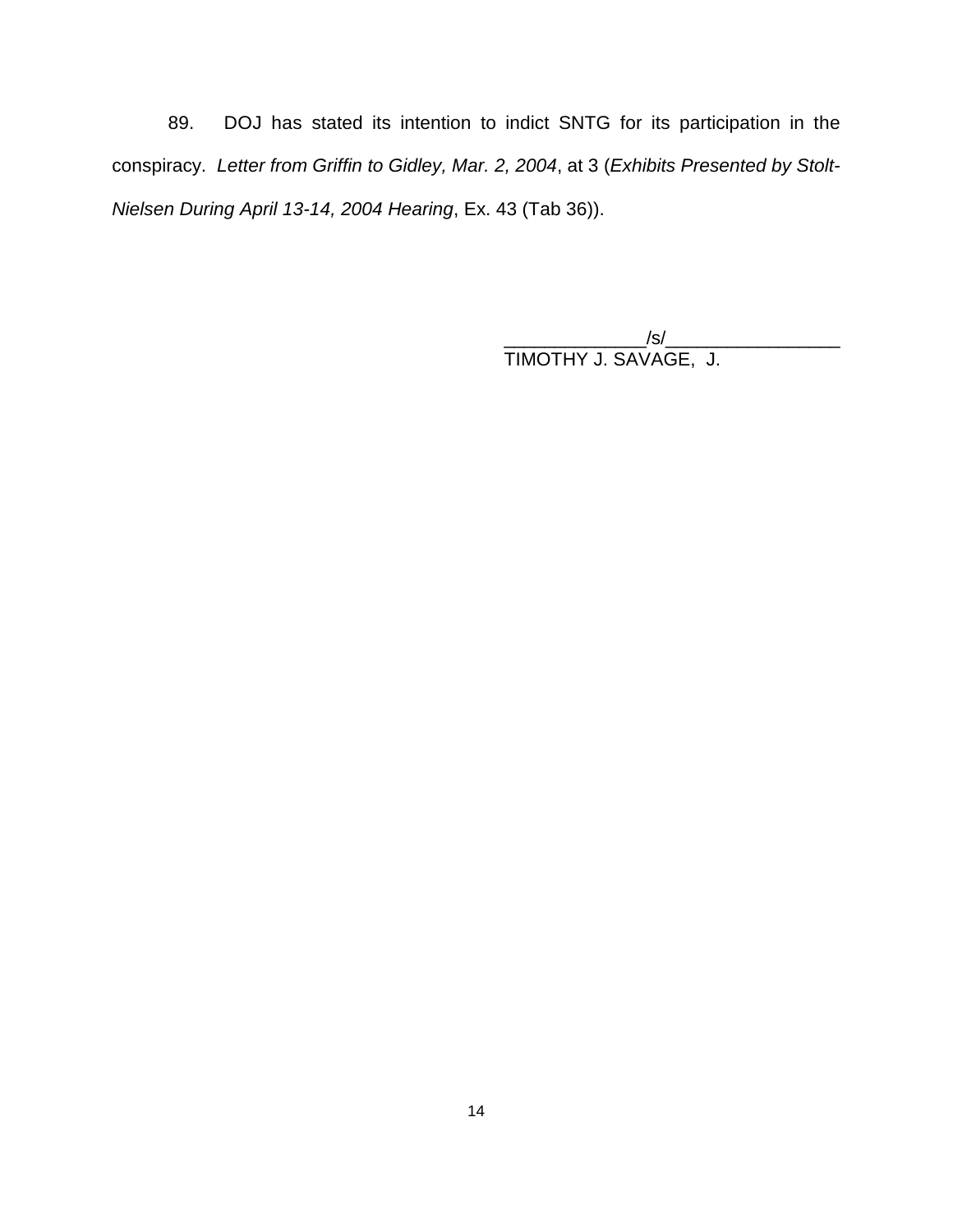### **IN THE UNITED STATES DISTRICT COURT FOR THE EASTERN DISTRICT OF PENNSYLVANIA**

| <b>STOLT-NIELSEN S.A. and</b><br><b>STOLT-NIELSEN TRANSPORTATION:</b><br><b>GROUP LTD.</b> | <b>CIVIL ACTION</b>  |
|--------------------------------------------------------------------------------------------|----------------------|
| v.                                                                                         | <b>NO. 04-CV-537</b> |
| <b>UNITED STATES OF AMERICA</b>                                                            |                      |

#### **MEMORANDUM AND ORDER**

#### **Savage, J. January 14, 2005**

In this civil action where we are asked to enjoin the government from prosecuting the plaintiffs for criminal antitrust violations, we must first answer two threshold questions. First, can the government unilaterally rescind an immunity agreement without a judicial determination that the other party breached the agreement? Second, if it can not, should the determination be made before or after indictment? Balancing the government's prosecutorial discretion and a party's due process rights under an immunity agreement, we conclude that due process dictates that a court must decide whether there has been a breach of the agreement before it can be voided, and the decision should be made before indictment.

Having concluded that we can and should decide now whether the government is entitled to void the immunity agreement in this case, we must then consider the dispositive question – did the plaintiff Stolt-Nielsen Transportation Group ("SNTG") breach its agreement with the United States Department of Justice ? SNTG contends that the Department of Justice ("DOJ") improperly attempted to void the immunity agreement and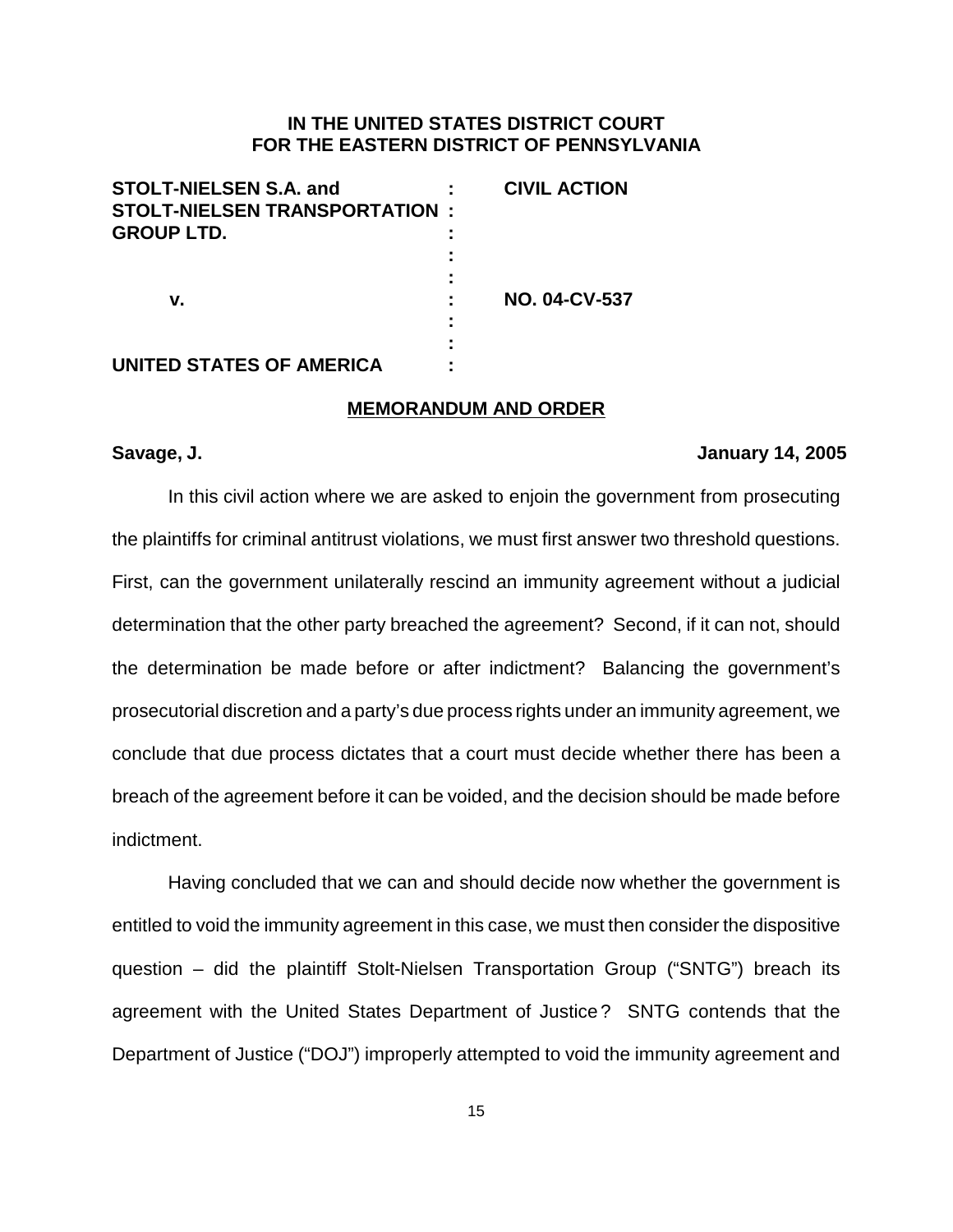to prosecute it after it had fulfilled its promise to cooperate in DOJ's investigation of its coconspirators. DOJ counters that it was entitled to rescind the agreement because SNTG breached it by misrepresenting that it had terminated its part in the targeted antitrust conspiracy earlier than it actually had and that the failure to correct this misrepresentation after the agreement was executed constituted non-cooperation.

We find that SNTG performed its obligation under the agreement when it supplied DOJ with self-incriminating evidence that led to the successful prosecution of SNTG's coconspirators. Because DOJ got the benefit of its bargain, it cannot avoid fulfilling its promise based upon an understanding it contends the parties intended during negotiations but is not clearly defined in the integrated agreement. Thus, because SNTG did not breach the agreement, we shall enjoin DOJ from prosecuting and indicting SNTG<sup>2</sup> for its part in the antitrust conspiracy to the date of the agreement.

### **I.**

DOJ, charged with criminal enforcement of the United States antitrust laws, entices companies to report their involvement in ongoing antitrust conspiracies and to cooperate in the investigation and prosecution of co-conspirators by offering the reporting companies and their officers, directors and employees immunity from criminal prosecution under its Corporate Leniency Program ("Amnesty Program"). Only the first company to come forward gets the protection. Later applicants and co-conspirators are subject to

 $2$  The action was instituted by the plaintiffs Stolt-Nielsen, S.A. and Stolt-Nielsen Transportation Group Ltd. Stolt-Nielsen, S.A. is the parent company of Stolt-Nielsen Transportation Group Ltd., and was not a signatory to the agreement. For simplicity, we shall refer throughout to both plaintiffs collectively as SNTG.

The agreement also covers SNTG employees. Wingfield, an SNTG executive, was charged with having violated the Sherman Act for his involvement in the conspiracy. He then filed his own action. Both SNTG and Wingfield's actions were consolidated on May 26, 2004.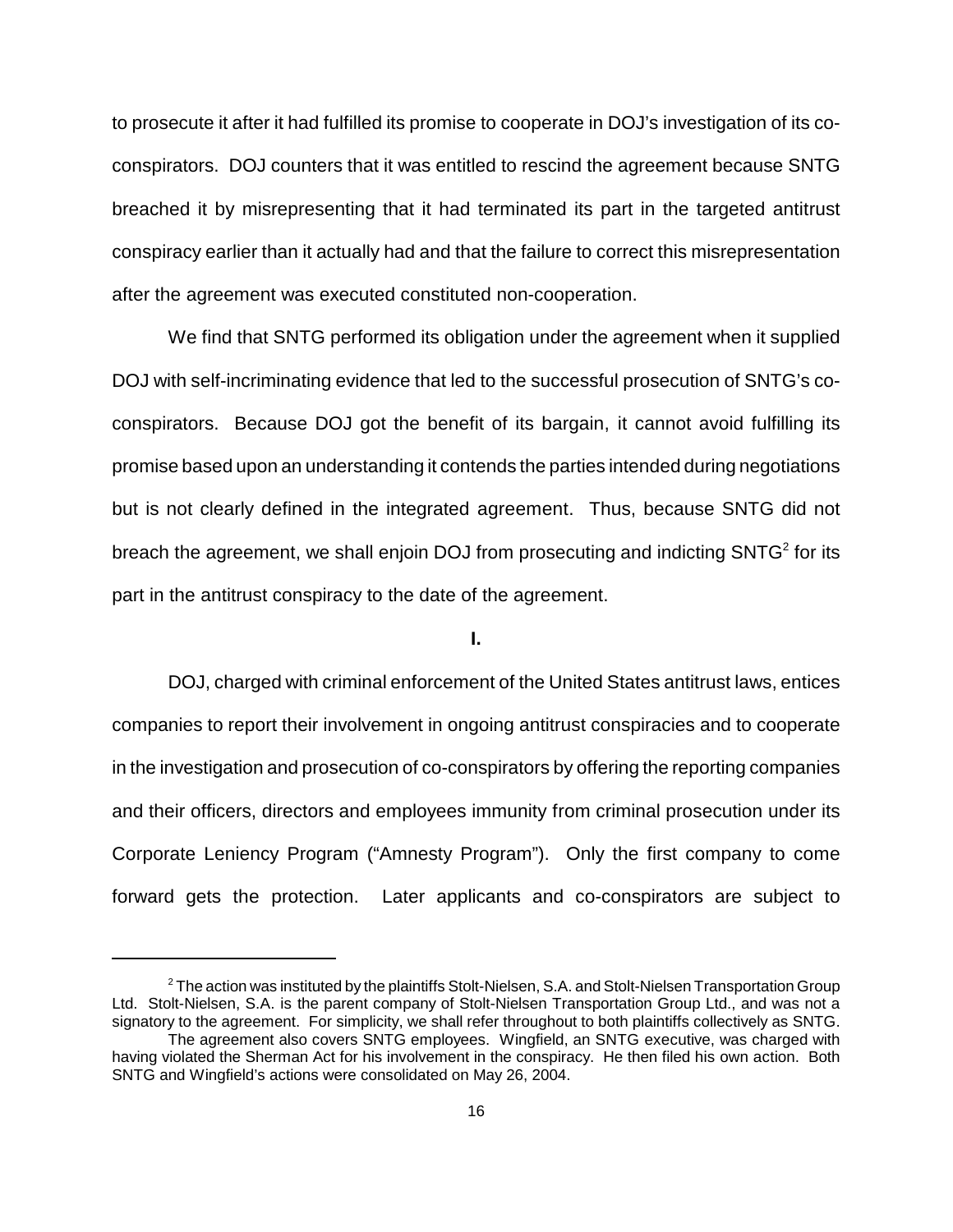prosecution and the cost of defending against criminal charges. Therefore, time is of the essence to secure immunity under the Amnesty Program.

SNTG, a division of Stolt-Nielsen, S.A., is an international carrier of bulk liquids, using parcel tankers which are deep-sea vessels with climate controlled compartments. SNTG competes primarily with two other carriers for international parcel tanker business.

Because a carrier loses money when its ships are idle or empty, it wants to keep the tankers at full capacity in a regular geographic rotation, unloading and loading at each port along an endless route. If a company loses a customer along a shipping route, it must find a new one or run that leg of the route while incurring operating costs without income.

One way owners can ensure that their ships stay at maximum capacity and maintain a continuous route is by dividing and allocating customers and routes through agreements to fix bids and prices. This practice is illegal.

Through conscious parallelism, owners tend to keep their respective routes and customers without actually agreeing among themselves to do so. It occurs when, in considering whether to bid on a competitor's contract, an owner self-consciously takes into account not only the price it would take to win the contract but also whether the newlycreated space aboard the competitor's ship frees the competitor to compete for one of its existing contracts. This unilateral net effect analysis is not illegal.

SNTG and its competitors in the international parcel tanker business divided routes and customers for several years. These arrangements raised the apprehension of illegal collusion that exposed the companies to criminal liability and invited participation in DOJ's Amnesty Program. SNTG's efforts to seek immunity from prosecution for its participation in the unlawful conspiracy precipitated the events giving rise to this dispute.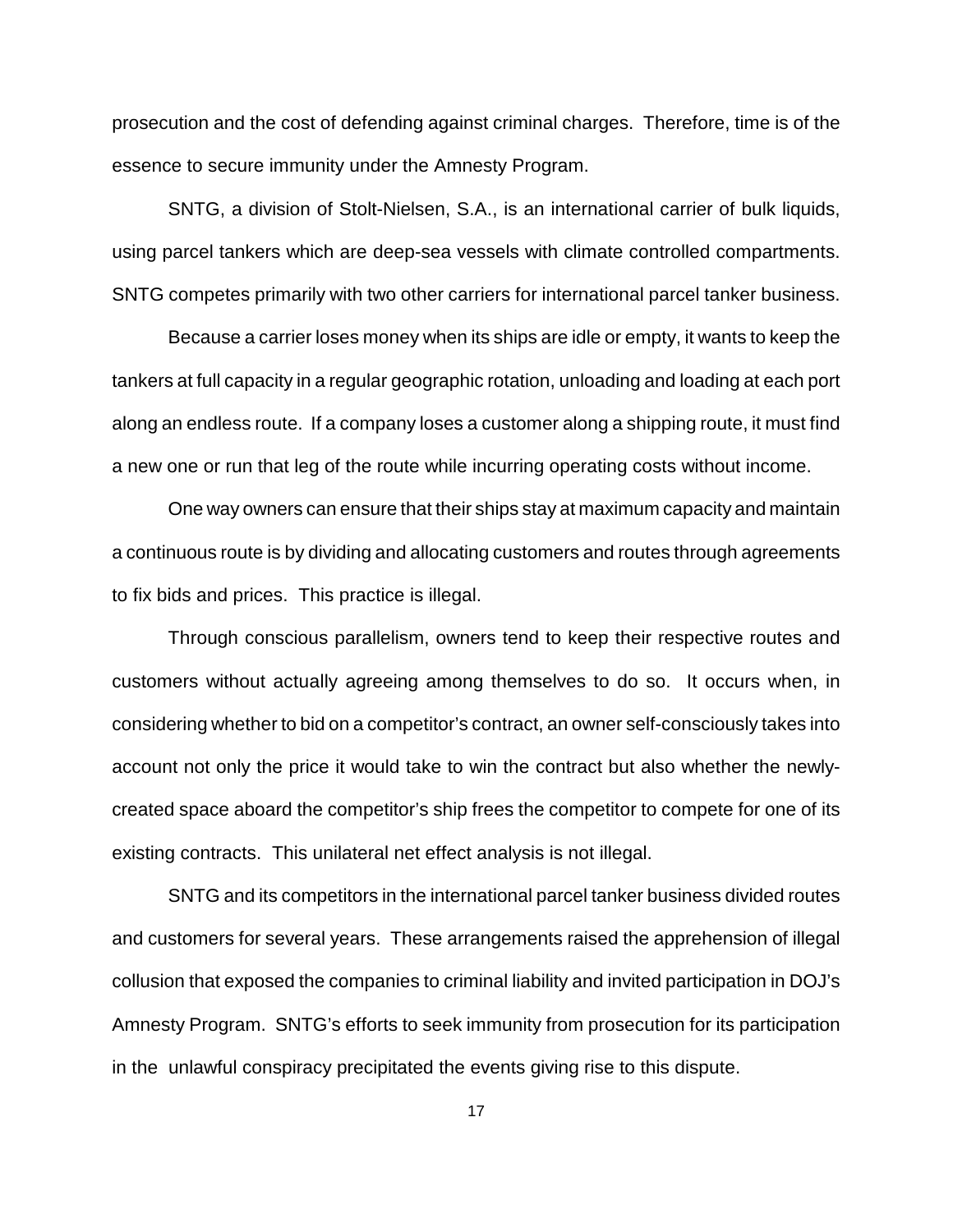In late 2002, John Nannes ("Nannes"), a former deputy in the Department of Justice's Antitrust Division, was asked by SNTG's outside counsel, Gary Sesser ("Sesser"), to meet with an unidentified client on a potential antitrust matter. Nannes agreed. On November 22, 2002, he met with SNTG Chairman Samuel Cooperman ("Cooperman"), Sesser and other SNTG attorneys. Cooperman explained to Nannes that he recently learned that an attorney, who claimed to have documentary evidence of potential antitrust activity by SNTG, had been contacting SNTG customers to solicit them to institute antitrust litigation.

During the meeting, Nannes learned that SNTG's former in-house counsel, Paul O'Brien ("O'Brien"), had raised antitrust concerns in a memorandum to Cooperman in February 2002. Cooperman explained that as a result of O'Brien's warning, SNTG strengthened its internal antitrust compliance program. Soon after, O'Brien resigned from SNTG.

Nannes outlined DOJ's Amnesty Program. He informed Cooperman that because DOJ encourages early reporting of potential antitrust conspiracies, it is beneficial for companies to come forward without having first conducted an internal investigation into the nature of the anticompetitive activity. The reporting company is given a marker to reserve its place in line for eligibility while it conducts an investigation to determine whether its activity was indeed illegal. If the investigation ultimately confirms the existence of a conspiracy violating antitrust laws, the company is accepted into the program and given immunity. The protection is conditioned upon the company's continuing cooperation with DOJ.

Cooperman authorized Nannes to contact DOJ about participating in the Amnesty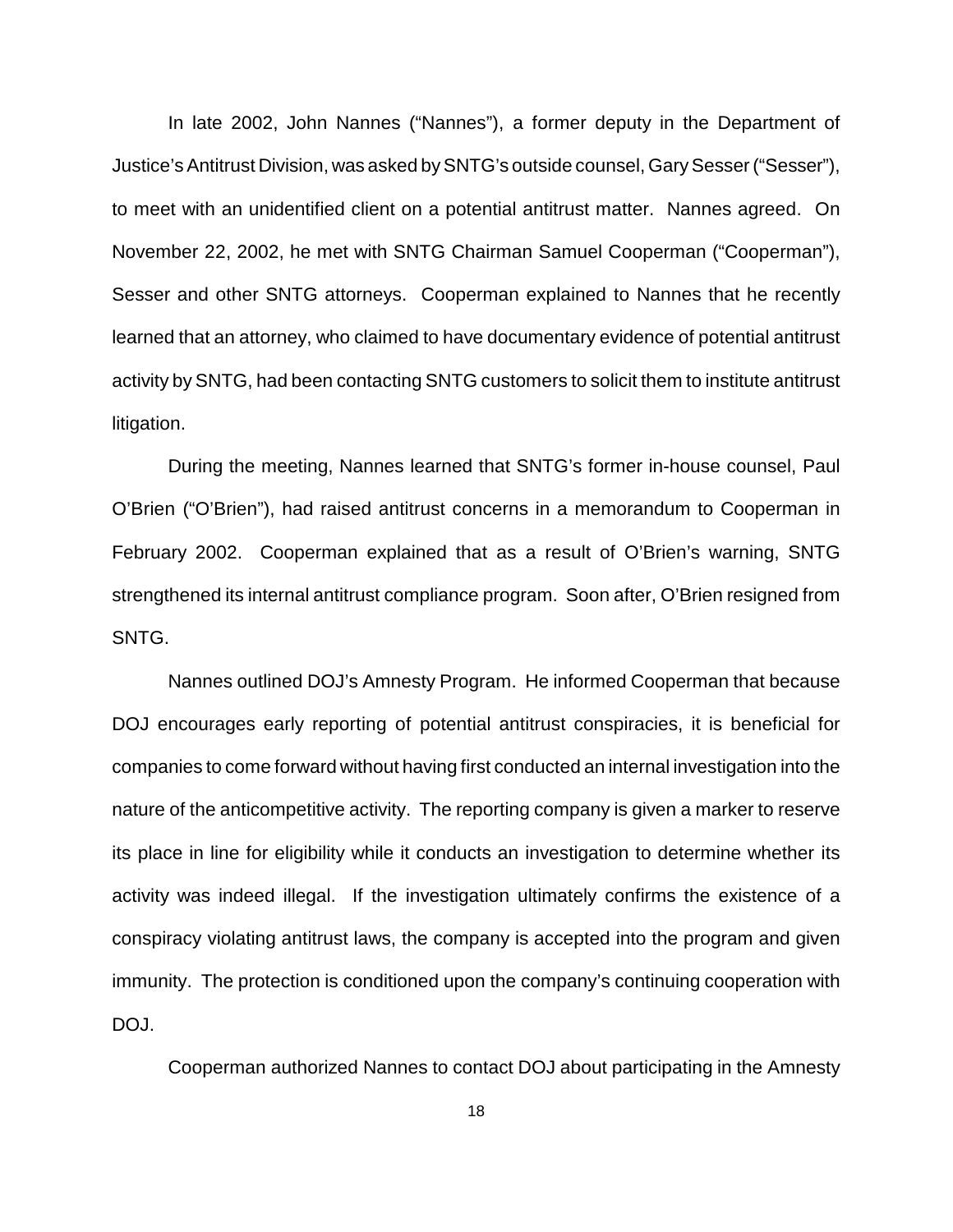Program. He conceded that Nannes' investigation of SNTG would probably reveal some activity giving the company reason to apply for amnesty. At that point, however, Nannes did not have sufficient information from which he could conclude that SNTG had engaged in an unlawful antitrust conspiracy.<sup>3</sup>

Later that day, after he was retained to represent SNTG, Nannes contacted his former colleague at the Department of Justice, James A. Griffin ("Griffin"), the Deputy Assistant Attorney General for the Antitrust Division, to inquire whether DOJ had opened an investigation into the parcel tanker industry and, if it had, whether DOJ had given a marker. Nannes and Griffin exchanged a series of exploratory telephone calls during which they shared vague pieces of information about the possible collusive activity. During one of the conversations, Griffin told Nannes that he knew of a company that fired a lawyer who had brought to its attention an antitrust violation. Griffin advised Nannes that if his client was that company, it could be an impediment to admission into the Amnesty Program. Although SNTG was never mentioned by name during these conversations, Nannes suspected that Griffin had been referring to SNTG.

Nannes concluded that DOJ had not yet granted a marker to anyone in the parcel tanker industry, thus presenting SNTG with an opportunity to be first in line if it could resolve the "fire the messenger" concern Griffin had raised. Because time was of the essence, Nannes arranged a meeting with DOJ to address O'Brien's termination.

 $3$  Complicating Nannes' ability to determine whether SNTG had engaged in criminal activity was that conscious parallelism resulted in a high stability of contract renewal in the parcel tanker industry.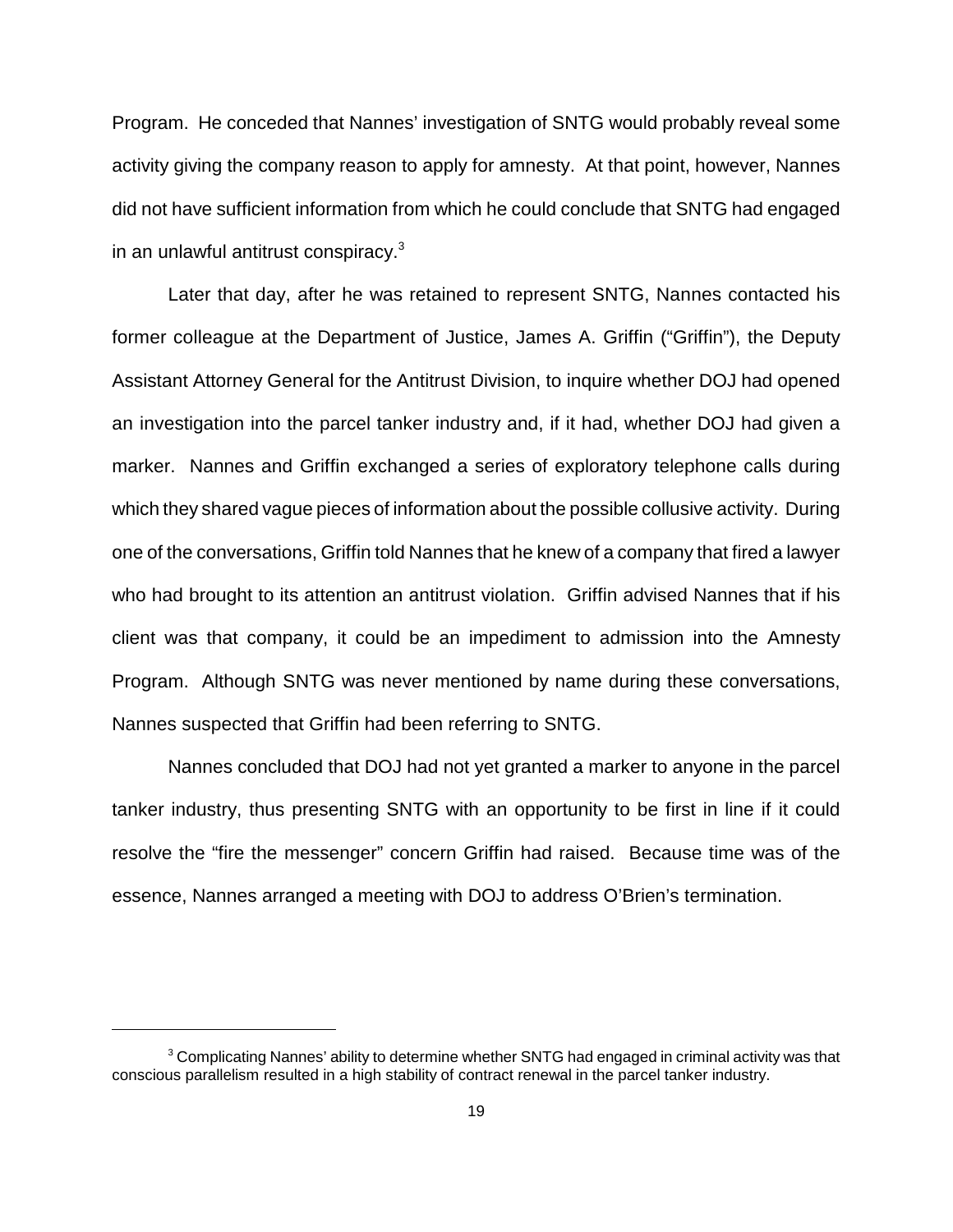At a meeting on December 4, 2002, after Nannes disclosed the identity of his client,<sup>4</sup> he was warned that if O'Brien had been fired for exposing actual antitrust violations, SNTG would be ineligible for the Amnesty Program. In response, Nannes assured Griffin and the DOJ attorneys that whether O'Brien had resigned or been fired was irrelevant because management had heeded O'Brien's admonitions by implementing remedial steps to enhance its antitrust compliance program, which O'Brien himself had crafted. $5$  At the conclusion of the meeting, Griffin advised Nannes that SNTG would not be accepted into the Amnesty Program if the company had only pretended to take effective action to withdraw from the conspiracy.

On December 17, 2002, SNTG received confirmation that it had been given a "marker" establishing its first place in line for the Amnesty Program. As was customary upon receipt of a marker, Nannes commenced his internal investigation.

Nannes met with Richard Wingfield, the Managing Director of Tanker Trading for SNTG, who gave Nannes three customer lists which had been shared by SNTG and its coconspirators. He later supplied Nannes with a fourth list that specifically allocated customer contracts among SNTG and its competitors. Nannes concluded that, by exchanging customer lists, SNTG and its co-conspirators had agreed to divide customers by trade lanes, an arrangement that constituted a *per se* unlawful agreement.<sup>6</sup> Knowing

<sup>4</sup> The disclosure of the company's name at the meeting was unique to the amnesty application process because the identity of the reporting company is usually kept anonymous until after the official proffer. However, in an effort to diffuse DOJ's concerns over the "fire the messenger" problem, Nannes elected to reveal SNTG's identity.

<sup>&</sup>lt;sup>5</sup> O'Brien has since instituted a wrongful termination suit against SNTG in Connecticut state court.

 $6$  Nannes explained that because competition in the parcel tanker industry is normally low, evidence of the exchange of customers lists was essential to the government because collusion would be difficult to prove without clear evidence of an agreement between the conspirators. He learned that there are legal joint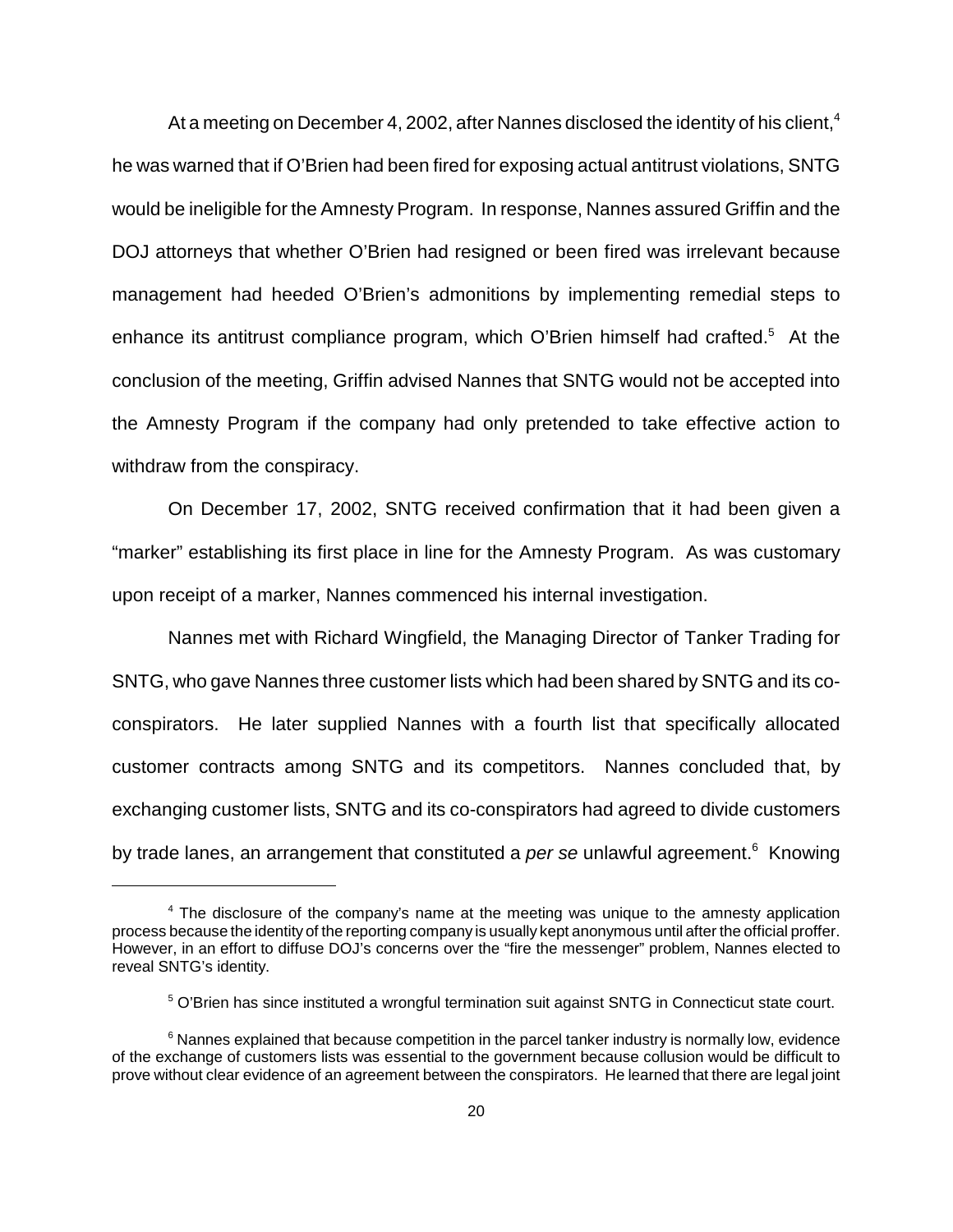then that SNTG had criminal exposure for violating the antitrust laws, Nannes hastened to expedite the official proffer so he could secure immunity for SNTG.

On January 8, 2003, Nannes made the proffer to DOJ. He revealed that for several years SNTG had express agreements with its competitors to divide customers using allocation lists negotiated and agreed upon by the companies. No one asked and no one said when, if at all, SNTG's part in the arrangement had ceased.

After DOJ conducted additional investigation, it notified SNTG that it would be accepted into the Amnesty Program. On January 14, 2003, Griffin sent Nannes DOJ's model corporate leniency letter. At Nannes' suggestion, the model letter was revised to cover all SNTG subsidiaries and affiliates. The agreement was executed the following day.

**II.**

To induce DOJ to accept it into the Amnesty Program, SNTG made certain representations required by DOJ. It asserted that it "took prompt and effective action to terminate its part in the anticompetitive activity being reported upon discovery of the activity," did not coerce any other party to participate in the activity, and was not the leader or the originator of the activity. These standard representations are recited in the agreement.

The entire agreement between the parties is set forth in the letter of January 15, 2003. It defines the respective obligations of the parties.

DOJ agreed "not to bring any criminal prosecutions against SNTG for any act or

ventures in the industry which require competitors to frequently communicate with one another. The documents produced by SNTG eliminated any plausible claim that the bidding was the product of a joint venture or conscious parallelism.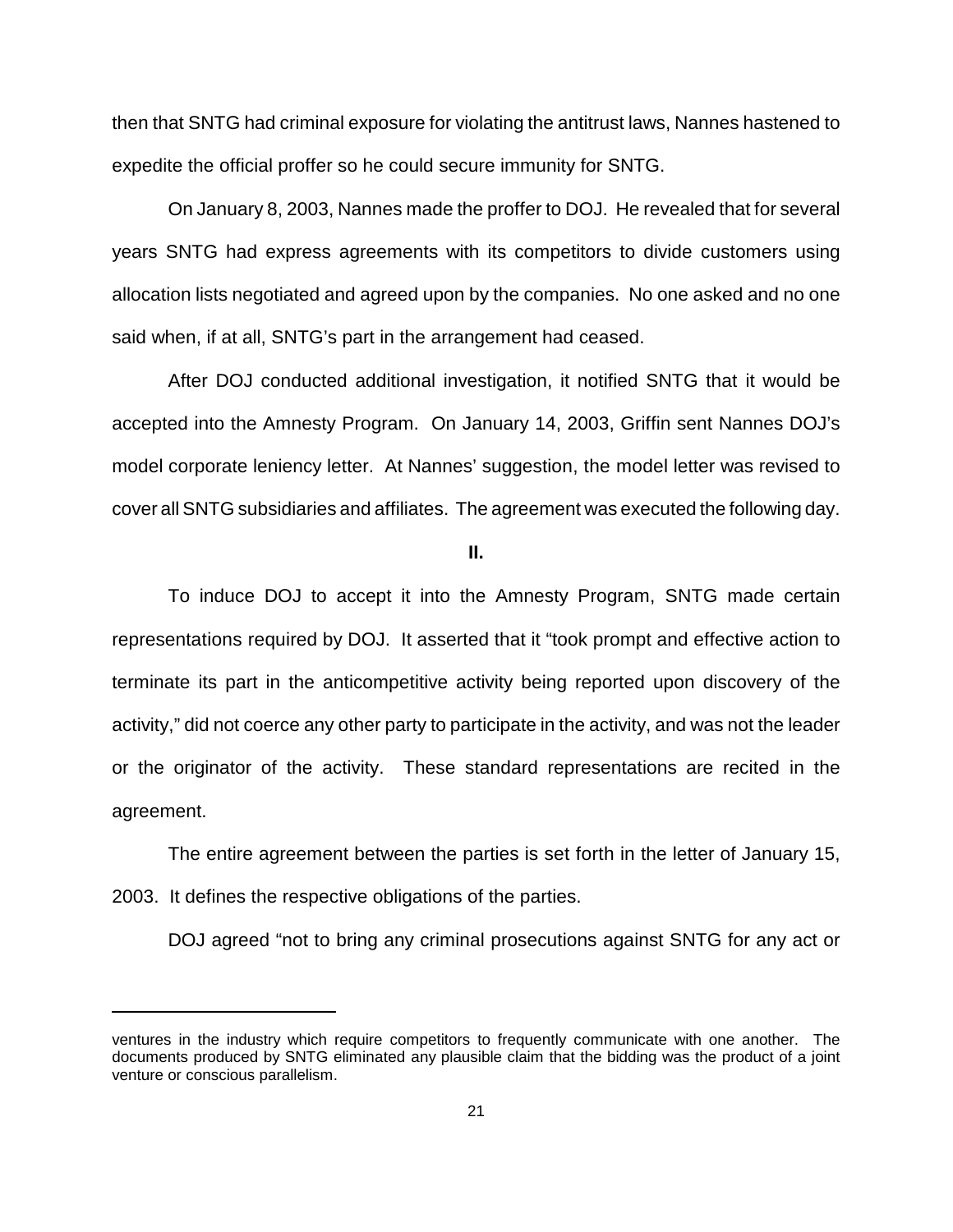offense it may have committed prior to the date of this letter [January 15, 2003] in connection with the anticompetitive activity being reported," that is, the anticompetitive collusion in the parcel tanker industry involving transportation to and from the United States. In consideration for the promise of immunity, SNTG agreed to provide "full, continuing and complete cooperation" with respect to the facts relating to the activity; to provide all documents requested by DOJ; to secure the cooperation of its directors, officers and employees, including facilitating their appearing for interviews or testimony; to verify the completeness and truthfulness of the information provided by them; to take steps to insure that no one attempts to falsely protect or implicate any person or entity; and to make restitution to any person or entity injured as a result of the activity in which SNTG participated.

Because SNTG's discharge of its obligation required the cooperation of its directors, officers and employees in the investigation, DOJ agreed not to prosecute them "for any act or offense committed prior to the date of this letter in connection with the anticompetitive activity reported." Conversely, any director, officer or employee who failed to comply with his or her obligations would not receive immunity and any statement or information provided by such a person could be used against him or her in a prosecution.

DOJ reserved the right to declare the agreement void and to revoke the "conditional acceptance of SNTG into the Corporate Leniency Program." In the event of revocation, DOJ could prosecute SNTG and use any statements or information provided by it in the prosecution.

### **III.**

After the agreement was executed on January 15, 2003, SNTG turned over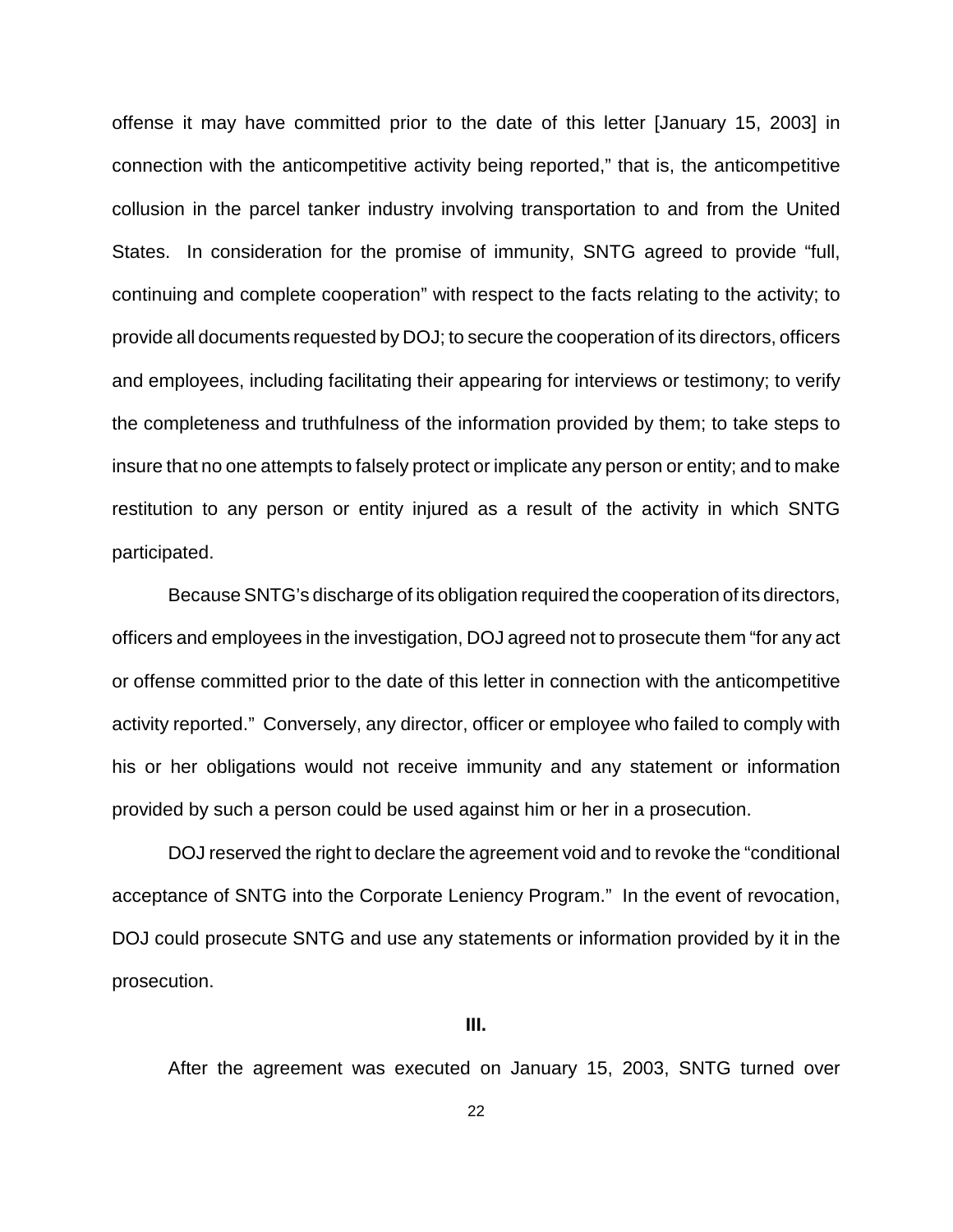incriminating documents to DO and produced two employees, Andrew Pickering and Bjorn Jansen, who explaned how the customer lists were exchanged among the conspirators. Using this critical information, DOJ successfully prosecuted Odfjell Seachem AS ("Odfjell") and Jo Tankers BV ("Jo Tankers"), obtaining guilty pleas resulting in fines totaling \$62 million. DOJ also secured guilty pleas and prison sentences in prosecutions of individual executives of both companies.

On April 8, 2003, DOJ suspended SNTG's participation in the Amnesty Program because it claimed that SNTG did not cease its part in the illegal activity in March 2002, but continued the illegal activity into the second half of 2002. Two and a half months later, on June 24, 2003, plaintiff Richard Wingfield was arrested and charged with participating in the conspiracy to allocate customers, fixing prices and rigging bids between March 2001 and October 2002.

Under threat of indictment, SNTG filed a complaint on February 6, 2004, seeking enforcement of its rights under the agreement. On February 12, 2004, DOJ agreed to provide the court in camera notice prior to seeking an indictment of SNTG. Wingfield filed a complaint on February 18, 2004, seeking to enforce his own rights under the amnesty agreement. On February 24, 2004, Wingfield's attorneys sought a preliminary injunction preventing DOJ from seeking his indictment. On February 27, 2004, SNTG filed a motion requesting a pre-indictment hearing.

On March 2, 2004, DOJ formally revoked SNTG's conditional leniency and notified SNTG that it intended to seek SNTG's indictment on March 24, 2004. In response, SNTG filed a motion for preliminary injunction to enjoin DOJ from seeking an indictment. DOJ agreed to delay indicting SNTG until the conclusion of these proceedings.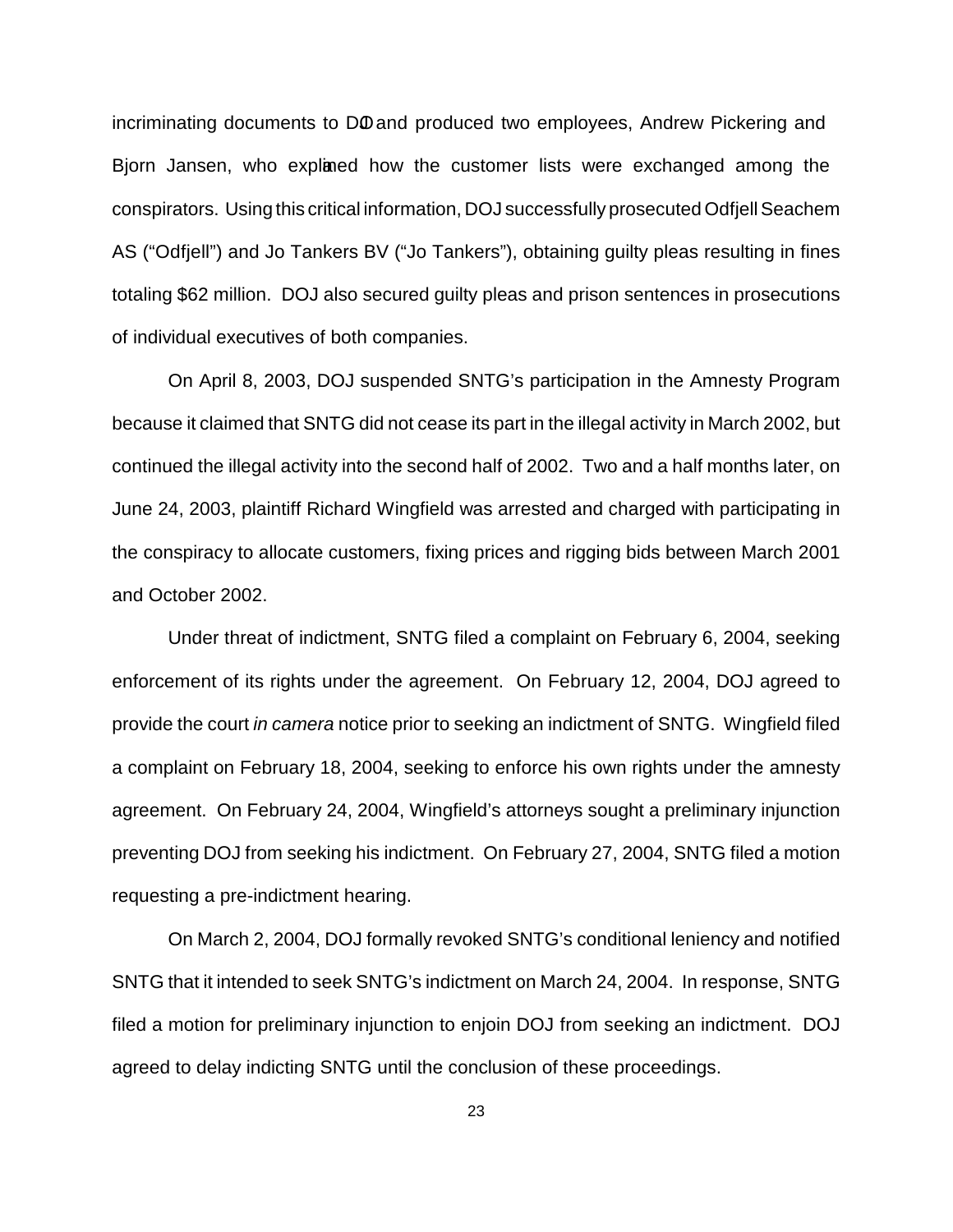An evidentiary hearing was held on April 13 and 14, 2004, at which Nannes and Griffin testified. At the conclusion of the hearing, the parties agreed that because this matter had advanced to a trial on the merits,<sup> $7$ </sup> the plaintiffs were not required to show irreparable injury. The parties then filed post-hearing briefs and proposed findings of fact.

#### **IV.**

Cooperation agreements are binding contracts. See United States v. Baird, 218 F.3d 221, 229 (3d Cir. 2000); United States v. Nolan-Cooper, 155 F.3d 221, 236 (3d Cir. 1998); United States v. Isaac, 141 F.3d 477, 481 (3d Cir. 1998). Both parties must abide by the terms of the agreement and are obligated to fulfill their respective obligations under it. See Santobello v. New York, 404 U.S. 257, 262 (1971); see also United States v. Aleman, 286 F.3d 86, 89-90 (2d Cir. 2002). Consequently, if the other party does not perform, it loses the benefit of the bargain and the government is relieved of its obligations under the contract. On the other hand, if the other party does perform, the government must keep its promise. See United States v. Moscahlaidis, 868 F.2d 1357, 1361 (3d Cir. 1989); see also Aleman, 286 F.3d at 91.

Immunity agreements, like plea agreements, $8$  affect the due process rights of the party giving up valuable constitutional rights in return for the government's promise not to prosecute. Baird, 218 F.3d at 229; see also Aleman, 286 F.3d at 90. As the Second Circuit has stated, these agreements are "unique contracts in which special due process

 $7$  Tr. 4/14/04 (P.M.) at 68-69. A hearing on an application for preliminary injunction may be consolidated with the trial of the action on the merits. FED. R. CIV. P. 65.

<sup>&</sup>lt;sup>8</sup> The rights created by an immunity agreement are no different than those implicated in plea agreements. See United States v. Castaneda, 162 F.3d 832, 835-36 (5th Cir. 1998). Thus, the same principles apply to both.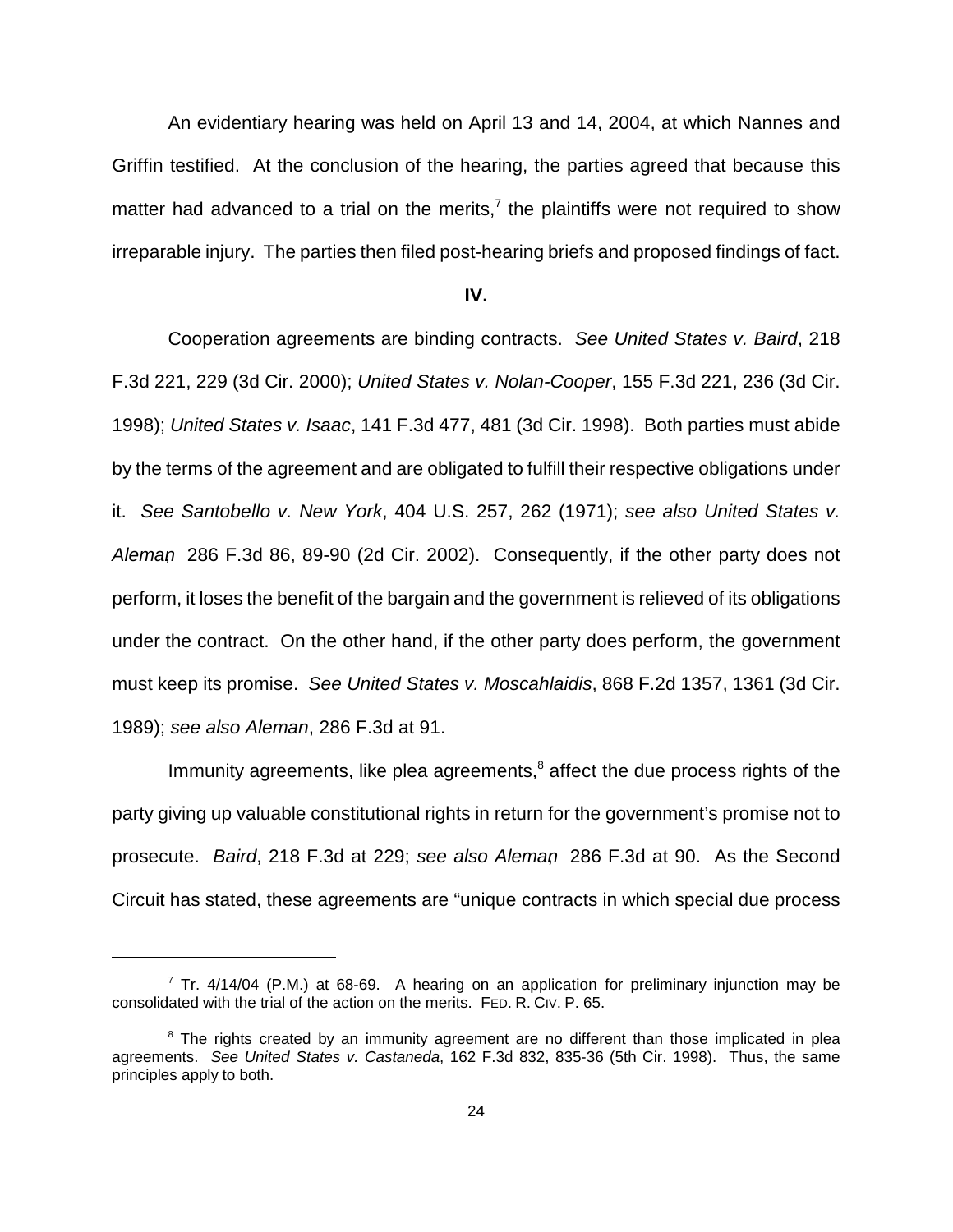concerns for fairness and the adequacy of procedural safeguards obtain." In re Altro, 180 F.3d 372, 374-75 (2d Cir. 1999) (citation omitted). Due process requires prosecutors to "scrupulously adhere to commitments made to suspects in which they induce the suspects to surrender their constitutional rights in exchange for the suspects giving evidence that the government needs against others which simultaneously implicates themselves." United States v. Meyer, 157 F.3d 1067, 1076 (7th Cir. 1998) (quoting United States v. Eliason, 3 F.3d 1149, 1153 (7th Cir. 1993)).

Because due process is implicated, the government cannot unilaterally declare an immunity agreement void. Meyer, 157 F.3d at 1076 (quoting United States v. Verrusio, 803 F.3d 885, 888 (7th Cir. 1986)); United States v. Castaneda, 162 F.3d 832, 836 (5th Cir. 1998). Instead, due process demands that the government first obtain a judicial determination that the defendant breached the agreement. Meyer, 157 F.3d at 1076. Accordingly, the other party is entitled to a judicial ruling before the government can rescind the agreement.

DOJ and SNTG made mutual promises. SNTG waived its constitutional rights and exposed itself to criminal liability by divulging incriminating information in exchange for DOJ's promise not to prosecute. Therefore, due process requires that before its amnesty can be revoked, SNTG is entitled to a judicial determination whether it breached the agreement.

When should the judicial resolution be made – before or after indictment? The government argues that the plaintiff may raise the issue in a motion to dismiss after indictment. SNTG counters that the time is now – before it is forced to challenge an indictment and suffer the consequences of one. We agree that SNTG is entitled to a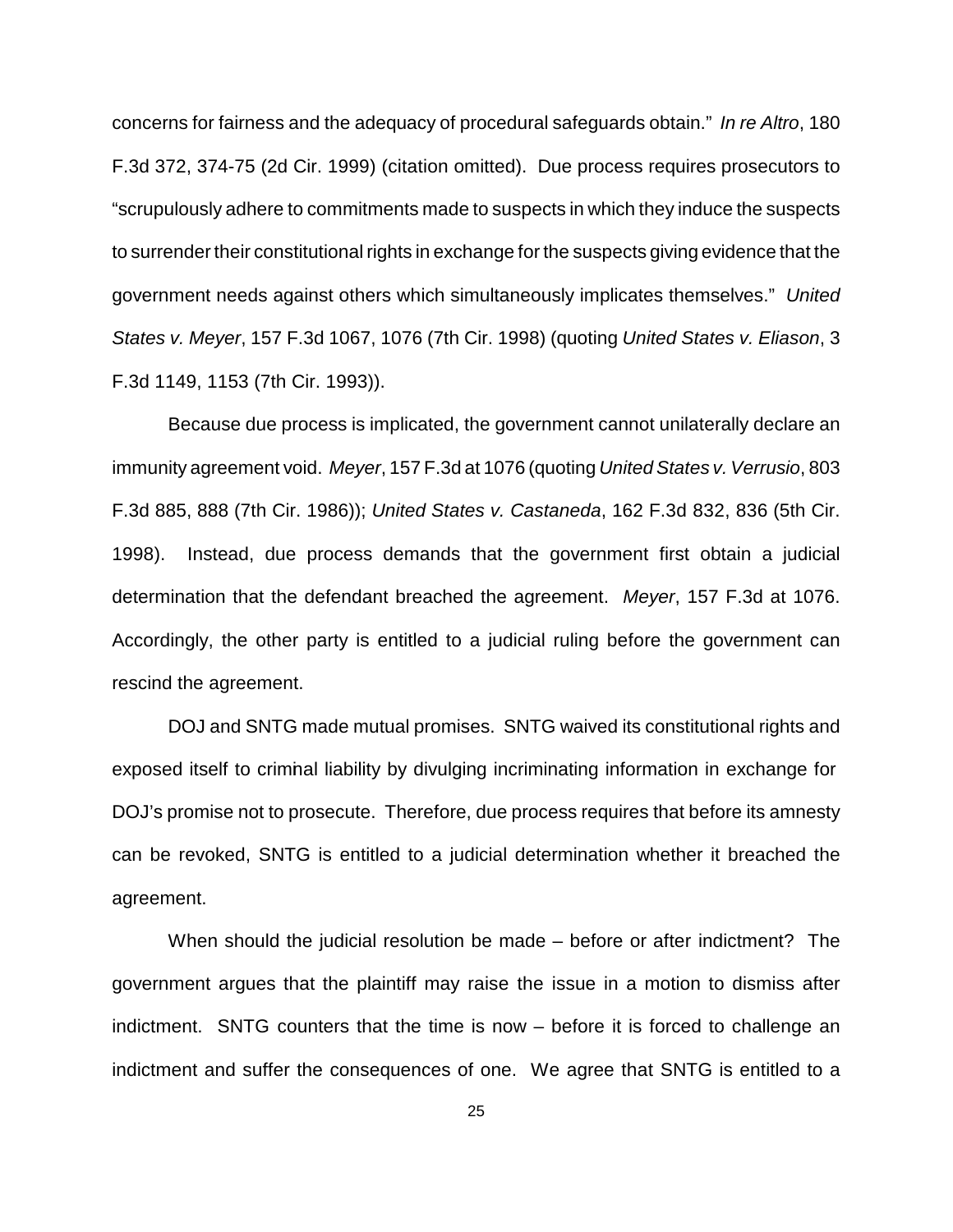decision before the government pursues a prosecution because if an indictment were later determined to have been wrongfully secured, it would be too late to prevent the irreparable consequences.<sup>9</sup>

Our decision is guided by the Seventh Circuit which observed that "[t]he preferred procedure, absent exigent circumstances, would be for the government to seek relief from its obligations under the immunity agreement prior to indictment." Meyer, 157 F.3d at 1077.<sup>10</sup> The court reasoned that the burden on the government to obtain a pre-indictment judicial determination is minimal because the government must eventually obtain one. Id. Resolving the issue of whether SNTG was in material breach of the agreement and whether DOJ is bound by the agreement now at the pre-indictment stage ensures that SNTG is afforded the requisite due process without imposing an undue burden on the government.

In reliance on the agreement, SNTG supplied DOJ the information essential to DOJ's successful prosecution of SNTG's co-conspirators. By cooperating with DOJ, SNTG gave up significant constitutional rights. See Nolan-Cooper, 155 F.3d at 236. At the same

<sup>&</sup>lt;sup>9</sup> "[A] wrongful indictment . . . works a grievous, irreparable injury to the person indicted" resulting in damage to the person's reputation which, because the public remembers the accusation and suspects guilt, can not be simply cured by a subsequent finding of not guilty. In re Fried, 161 F.2d 453, 458-59 (2d Cir. 1947).

 $10$  In Meyer, defendants Hoff and Meyer, who were charged in a drug trafficking conspiracy, entered into immunity agreements with the government and implicated their co-conspirators while incriminating themselves. Meyer, 157 F.3d at 1071. Under the agreements, the government promised not to use any statements made by the defendants regarding their involvement in the conspiracy's criminal activities in any criminal proceeding. Id. After interviewing additional witnesses, the government concluded that Hoff and Meyer's answers to the government's questions were incomplete and untruthful. Hoff and Meyer were subsequently indicted. Id. at 1072. Hoff filed a motion to dismiss. Id. The magistrate judge and district judge each held an evidentiary hearing and determined that the government had met its burden of demonstrating that Hoff had breached the agreement. Id. On review, the Seventh Circuit agreed with the district court's ultimate conclusion, but also emphasized the importance of requiring the government to seek a judicial determination of whether a party is in breach of an immunity agreement prior to indicting him. Id. at 1077.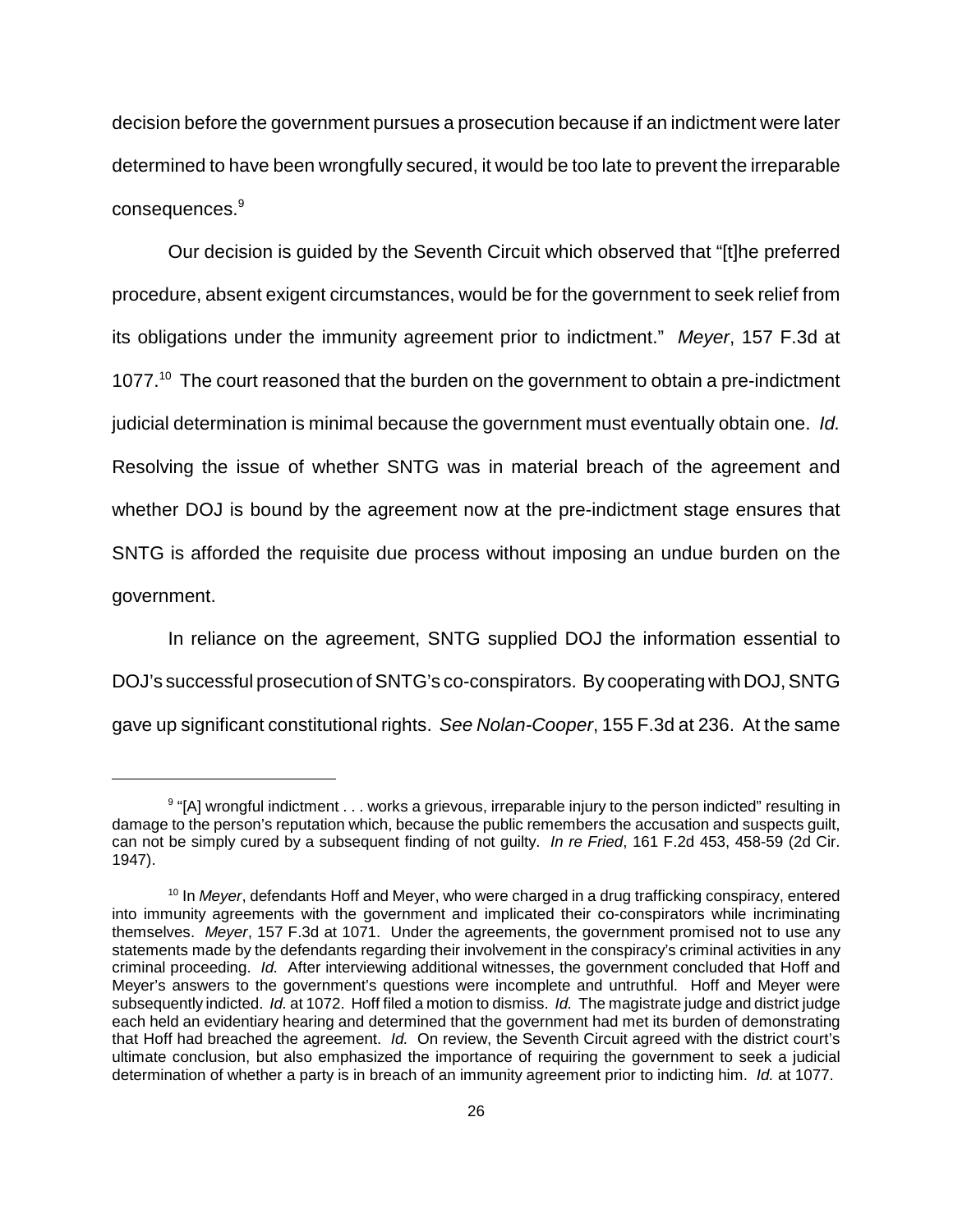time it provided evidence against its co-conspirators, SNTG incriminated itself in the same illegal activities. Now the government wants to use SNTG's self-incriminating evidence against it and Wingfield in a prosecution against them.

Weighing the government's interest in maintaining prosecutorial discretion against a party's due process rights, we conclude that the government's interest will not be significantly compromised by a judicial proceeding and decision prior to indictment rather than later after the other party's interest will have been adversely affected. If the court determines that DOJ is correct that SNTG breached the agreement, DOJ can indict. If not, SNTG will have been saved from being wrongfully indicted and harmed as a result.

**VI.**

Because a party surrenders valuable constitutional rights when entering into an immunity agreement, a court must carefully scrutinize the agreement to determine whether the government has performed. Nolan-Cooper, 155 F.3d at 236. In doing so, the court must strictly construe the agreement against the government. Baird, 218 F.3d at 229. The government cannot rely on a "rigid and literal" construction of the terms of the agreement. Id. Applying these principles and recognizing that immunity agreements are interpreted in light of "special due process concerns," we turn to the agreement here. Id. (citation omitted).

SNTG and DOJ entered into DOJ's standard corporate amnesty agreement. In exchange for SNTG's revelations and cooperation, DOJ agreed not to bring any criminal prosecutions against SNTG for any act or offense it may have committed prior to January 15, 2003, the date of the agreement.

After SNTG had provided the information that led to the government's securing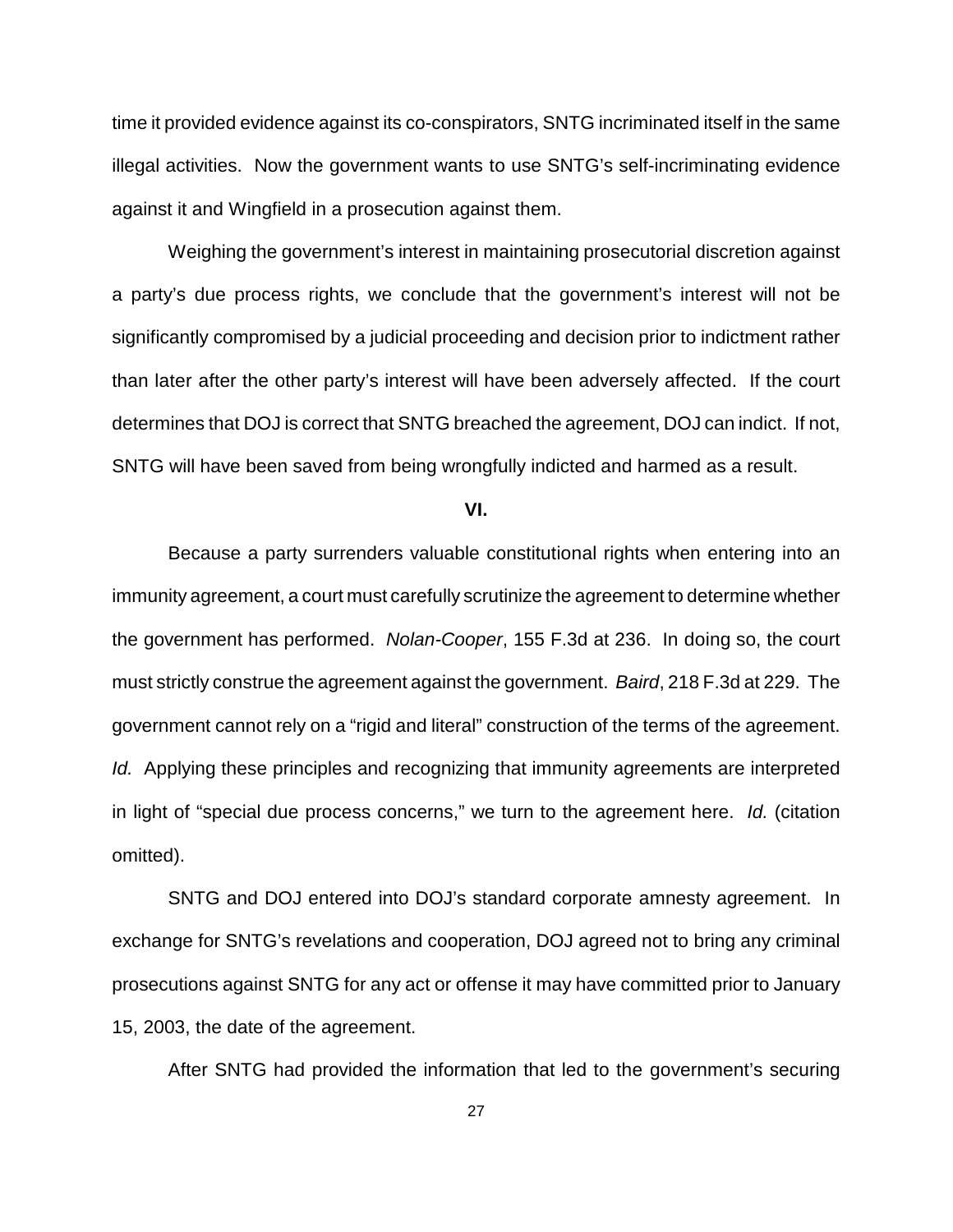several convictions and the break-up of the conspiracy, DOJ unilaterally rescinded the agreement. It did not and does not claim that SNTG failed to cooperate in the investigation or withheld evidence necessary to DOJ's successful prosecution of SNTG's coconspirators. Rather, its justification for revoking SNTG's amnesty is that SNTG misrepresented when its participation in the anticompetitive activity had ended. DOJ argues that March 2002 was understood to be the date SNTG said it had discovered the anticompetitive activity and implemented prompt and effective steps to end its participation in it.

Did DOJ and SNTG agree that the illegal conduct was discovered in March 2002, thus triggering SNTG's obligation to withdraw from its participation in the anticompetitive activity? The only date referenced in the agreement is January 15, 2003, the date it was signed. DOJ agreed not to prosecute SNTG for criminal activity which may have occurred prior to that date. Nowhere in the agreement is there a reference to March 2002 as the date SNTG discovered the illegal activity.

Griffin had, in an unrelated case, specified the discovery date in the agreement. He could have done so here. He did not.

DOJ, as author of the immunity agreement, bears the burden of precisely drafting it to reduce the chance of ambiguity and confusion. Baird, 218 F.3d at 229; see also Aleman, 286 F.3d at 90. Its inartful drafting cannot inure to its own benefit and to SNTG's detriment. We conclude that DOJ rescinded the agreement based on its own belief that SNTG had to have ceased its participation in the illegal activity in March 2002, a date that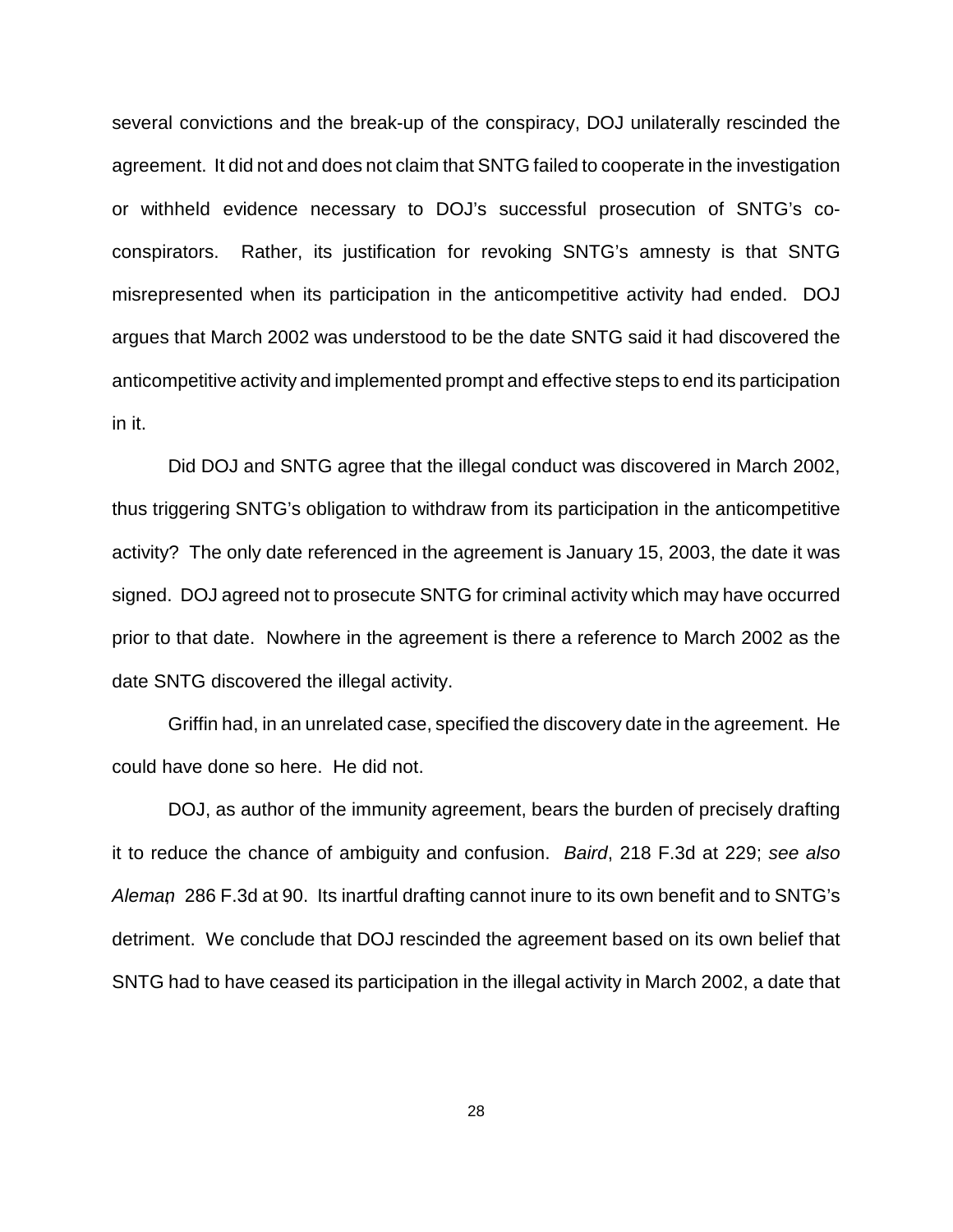is not specified in the agreement. $11$ 

DOJ argues that when it sought protection under the amnesty program, SNTG represented that its participation in the anticompetitive activity had ceased as of March 2002, the date when O'Brien first reported that he suspected SNTG's involvement in the activity. Griffin conceded that Nannes had never represented that SNTG's participation in the anticompetitive activity ceased as of March 2002.

When an immunity agreement contains an integration clause expressly excluding any terms other than those set forth in the agreement, a party cannot rely on a purported implicit understanding in order to demonstrate that the government has breached the agreement. In re Altro, 180 F.3d 375-76. Likewise, DOJ, especially because it drafted the agreement, cannot depend upon a tacit understanding of what it contends was meant during negotiations but was not memorialized in the integrated agreement.

The agreement immunizes SNTG from prosecution for activity prior to January 15, 2003. Now DOJ contends the activity had to have stopped at an earlier unspecified date that is not set forth in the agreement. Had it wanted to fix the date sometime before January 15, 2003, it could have replaced the words "to the date of this letter" with the earlier date it now contends the parties contemplated.

#### **VII.**

When it entered into the agreement, DOJ never intended to prosecute SNTG. Its goals were to pursue SNTG's co-conspirators and to break up the conspiracy. It got what it had bargained for in the agreement. SNTG's partners in the conspiracy were prosecuted

 $11$  A review of what transpired in the negotiations reveals that the date when SNTG ended its participation was never clearly established.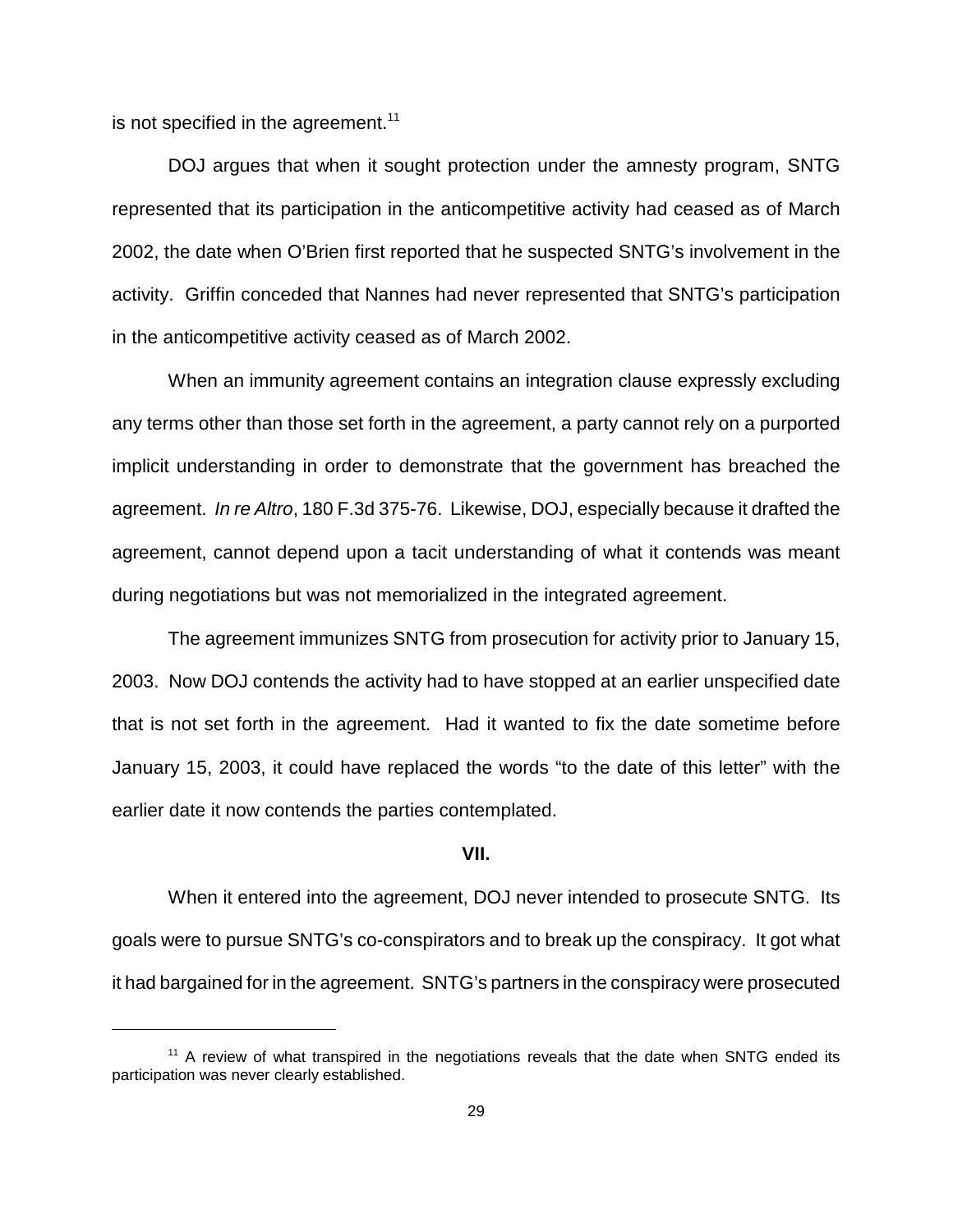and convicted, and the conspiracy has been terminated. Now that it has received the benefit of the bargain, DOJ cannot prosecute the party that incriminated itself when it delivered the evidence DOJ used to accomplish its goals. Therefore, we shall enjoin DOJ from prosecuting SNTG and Wingfield<sup>12</sup> for the anticompetitive activity through January 15, 2003.

 $12$  Although the reporting company's executives are protected by the immunity agreement, they have obligations separate and distinct from the company's obligations. Individuals protected by the agreement must produce any documentary evidence requested by DOJ and make themselves available for interview at the request of DOJ. During Nannes' investigation, Wingfield turned over his personal journal entries and the four customer lists which evidenced a per se unlawful agreement between SNTG and its co-conspirators. Although Wingfield was available, DOJ did not request an interview with him. Thus, he is entitled to immunity.